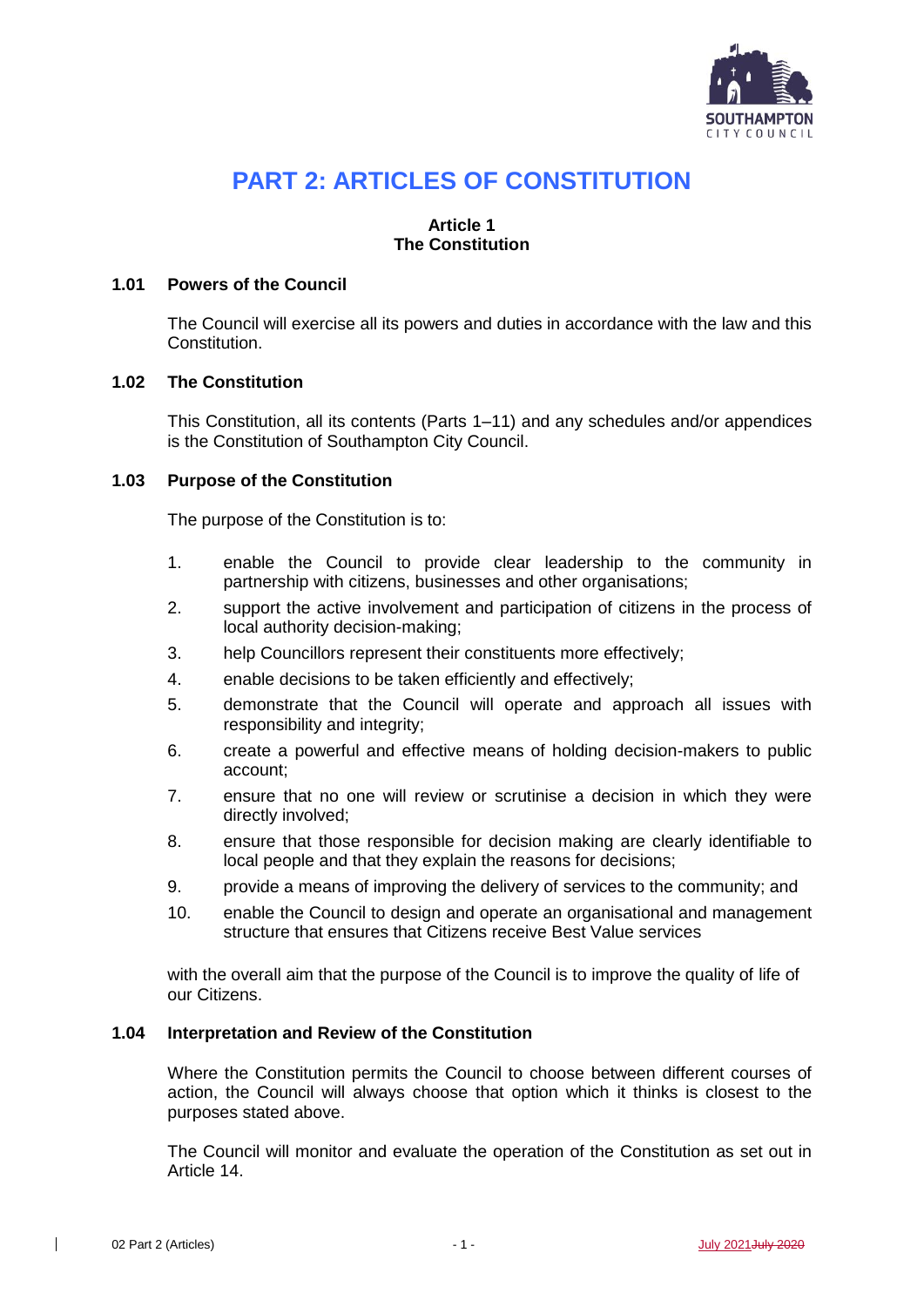# **Article 2 Members of the Council**

# **2.01 Composition and eligibility**

- a. **Composition.** The Council will comprise 48 Members, otherwise called Councillors. Three Councillors will be elected by the voters of each ward in accordance with a scheme drawn up by the Electoral Commission and approved by the Secretary of State.
- b. **Eligibility**. Only registered voters of the City or those living or working there will be eligible to hold the office of Councillor.

# **2.02 Election and terms of Councillors**

**Election and terms**. The ordinary election of a third (or as near as may be) of all Councillors will be held on the first Thursday in May in each year- except that in 20245 and every fourth year after there will be no regular election. The terms of office of Councillors will normally be four years starting on the fourth day after being elected and finishing on the fourth day after the date of the regular election four years later.

# **2.03 Roles and functions of all Councillors**

# a. **Key roles**

All Councillors will:

- i. collectively be the ultimate policy-makers and carry out a number of strategic and corporate management functions;
- ii. contribute to the good governance of the areas and actively encourage community participation and citizen involvement in decision-making;
- iii. effectively represent the interests of their Ward and of individual constituents;
- iv. respond to constituents' enquiries and representations fairly and impartially;
- v. maintain the highest standards of conduct and ethics;
- vi. be available to represent the Council on other bodies; and
- vii. be available to serve on other bodies.

### b. **Rights and duties**

- i. Councillors will have such rights of access to such documents, information, land and buildings of the Council as are necessary for the proper discharge of their functions and in accordance with the law.
- ii. Councillors will not make public information which is confidential or exempt without the consent of the Council or divulge information given in confidence to anyone other than a Councillor or Officer entitled to know it.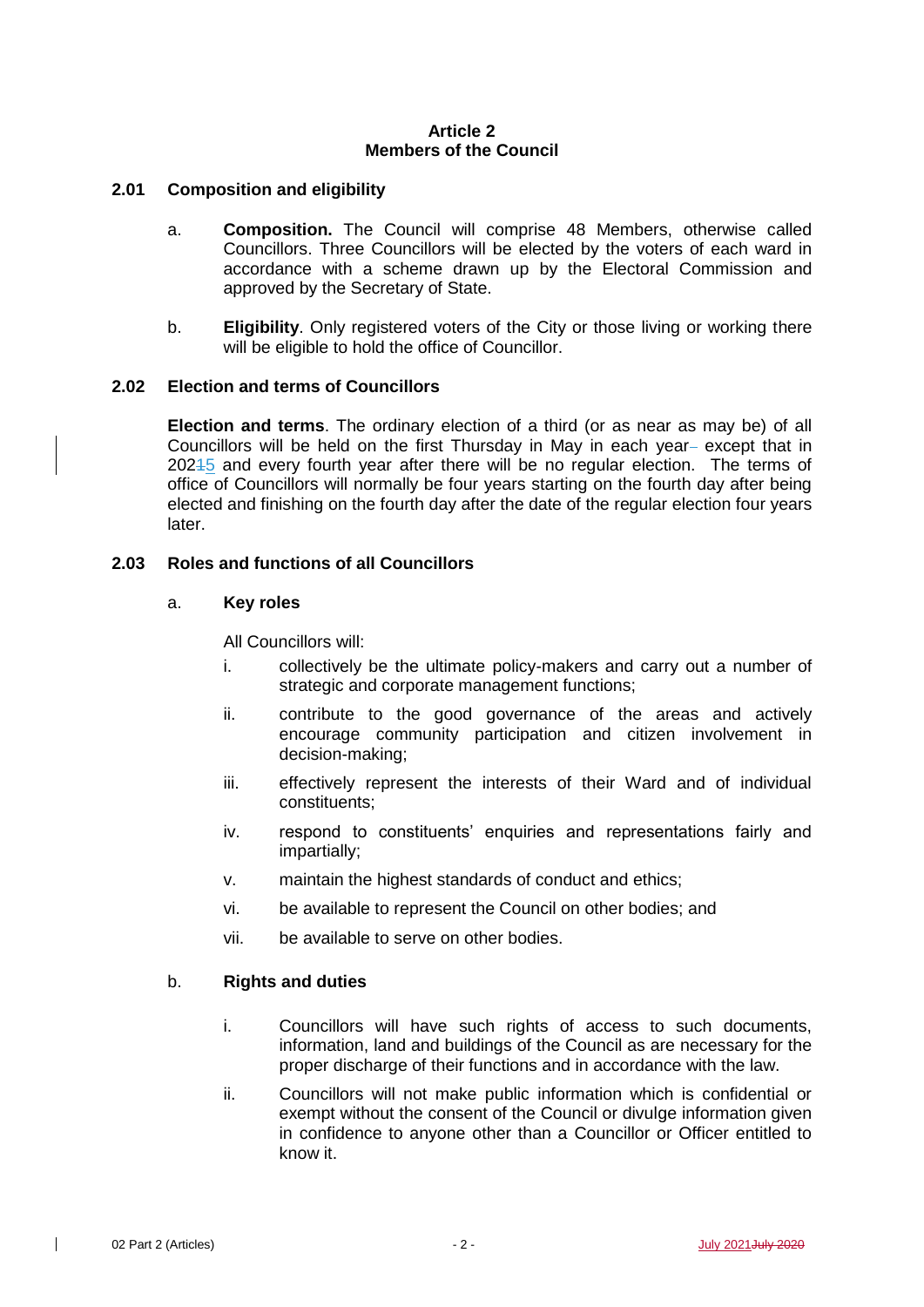iii. For these purposes, "confidential" and "exempt" information are defined in the Access to Information Rules in Part 4 of this Constitution.

# **2.04 Conduct**

Councillors will at all times observe the Members' Code of Conduct and the Protocol on Member/Officer Relations set out in Part 5 of this Constitution.

### **2.05 Allowances**

Councillors will be entitled to receive allowances in accordance with the Members' Allowances Scheme set out in Part 6 of this Constitution.

#### **Article 3 Citizens and the Council**

#### **3.01 Citizens' rights**

Citizens have the following rights. Their rights to information and to participate are explained in more detail in the [Access to Information Rules](http://www.southampton.gov.uk/policies/05-Part-4-Access-to-Info-Procedure-Rules_tcm63-363580.pdf) in Part 4 of this Constitution:

- (a) **Voting and petitions**. Citizens on the electoral roll for the area have the right to vote and sign a petition to request a referendum for an elected mayor form of Constitution.
- (b) **Information**. Citizens have the right to:
	- (i) attend meetings of the Council and its committees except where confidential or exempt information is likely to be disclosed, and the meeting is therefore held in private;
	- (ii) attend meetings of the Cabinet when Key Decisions are being considered;
	- (iii) find out from the [Forward Plan](http://www.southampton.gov.uk/modernGov/mgPlansHome.aspx?bcr=1) what Key Decisions will be taken by the Executive and when;
	- (iv) see reports and background papers, and any records of decisions made by the Council and the Executive; and
	- (v) inspect the Council's accounts and make their views known to the external auditor.
- (c) **Participation**. Citizens have the right to participate in the Council meetings by making deputations and asking Councillors questions in accordance with the appropriate procedures and contribute to investigations by overview and scrutiny committees.
- (d) **Complaints**. Citizens have the right to complain to:
	- (i) the Council itself under its [complaints scheme;](http://www.southampton.gov.uk/council-democracy/have-your-say/comments-complaints/complaints.aspx) **Field** Cod
	- (ii) the **Ombudsman** after using the Council's own complaints scheme; or

 $\overline{\phantom{a}}$ 

**Field** Cod

**Field** Cod

**Field** Cod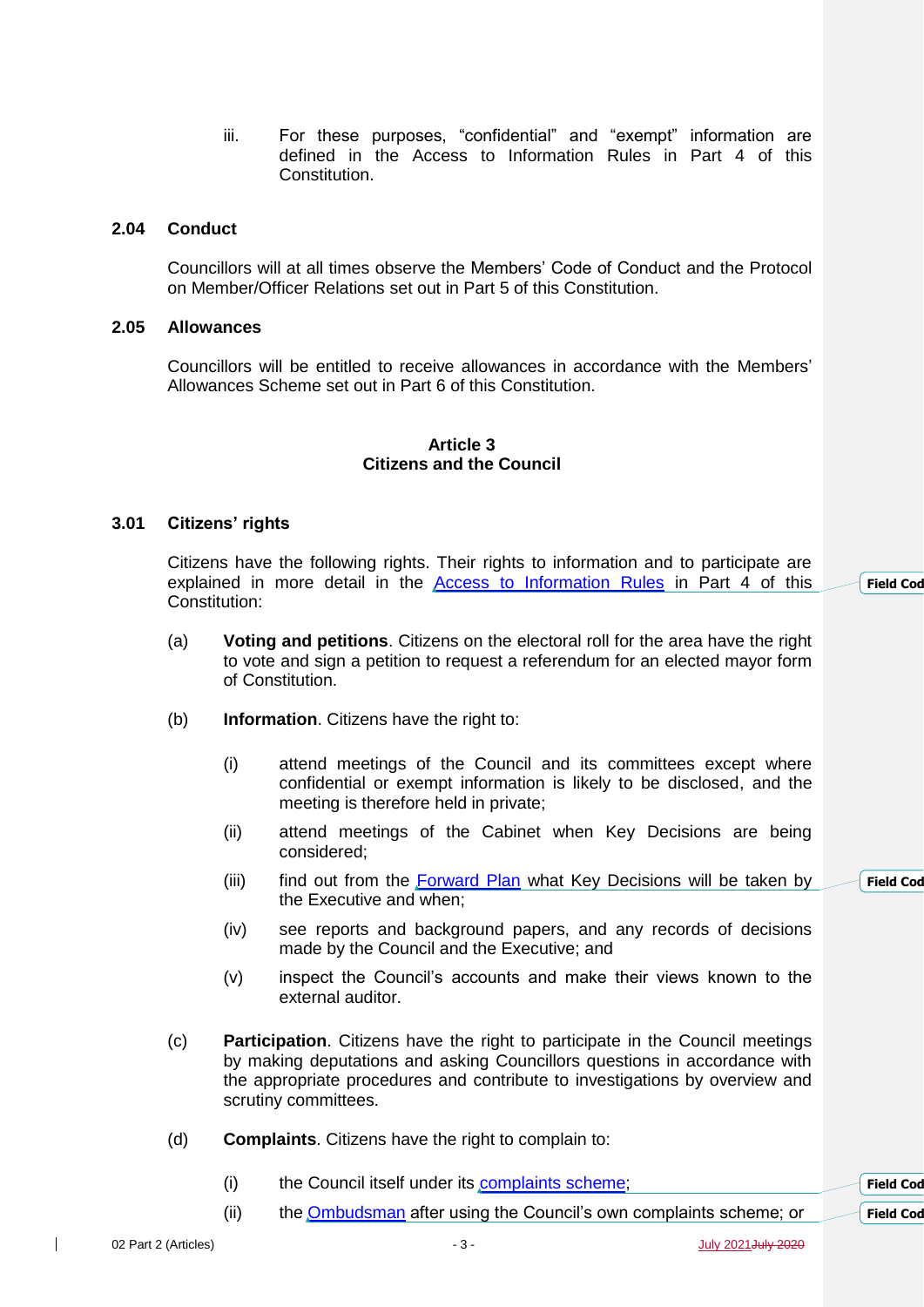|      |                                                                                                                                                                     | (iii)     | the Council about a breach of the Councillors' Code of Conduct.                                                    |  | <b>Field Cod</b> |
|------|---------------------------------------------------------------------------------------------------------------------------------------------------------------------|-----------|--------------------------------------------------------------------------------------------------------------------|--|------------------|
| 3.02 | <b>Citizens' responsibilities</b>                                                                                                                                   |           |                                                                                                                    |  |                  |
|      | Citizens must not be violent, abusive or threatening to Councillors or Officer and<br>must not willfully harm things owned by the Council, Councillors or Officers. |           |                                                                                                                    |  |                  |
|      |                                                                                                                                                                     |           | <b>Article 4</b><br><b>The Full Council</b>                                                                        |  |                  |
| 4.01 | <b>Meanings</b>                                                                                                                                                     |           |                                                                                                                    |  |                  |
|      | (a)<br><b>Policy Framework.</b> The Policy Framework means the following plans and<br>strategies <sup>1</sup> :                                                     |           |                                                                                                                    |  |                  |
|      |                                                                                                                                                                     | $\bullet$ | Sustainable Community Strategy (S.4 Local Government Act 2000)                                                     |  |                  |
|      |                                                                                                                                                                     |           | <b>Local Transport Plan (S.108(3) Transport Act 2000)</b>                                                          |  | <b>Field Cod</b> |
|      |                                                                                                                                                                     |           | <b>Local Development Framework and Local Area Action Plans (S.15</b><br>Planning and Compulsory Purchase Act 2004) |  | <b>Field Cod</b> |
|      |                                                                                                                                                                     |           | Crime & Disorder Reduction Strategy (S.5 and 6 Crime and Disorder Act<br>1998)                                     |  |                  |
|      |                                                                                                                                                                     |           | <b>Youth Justice Plan (S.40 Crime and Disorder Act 1998)</b>                                                       |  | <b>Field Cod</b> |
|      |                                                                                                                                                                     |           | Statement of Pay Policy (Localism Act 2011);                                                                       |  | <b>Field Cod</b> |
|      |                                                                                                                                                                     |           | <b>Statement of Gambling Policy (Gambling Act 2005)</b>                                                            |  | <b>Field Cod</b> |
|      |                                                                                                                                                                     |           | <b>Statement of Licensing Policy (Licensing Act 2013)</b>                                                          |  | <b>Field Cod</b> |

- Health and Well Being Strategy (S.116A Local Government and Public Involvement in Health Act 2007)
- (b) **Budget**. For the purposes of the Constitution, the Budget shall be defined as meaning the process whereby the Executive submits to the Full Council for its consideration in relation to the following financial year
	- i. estimates of the amounts to be aggregated in making a calculation (whether originally or by way of substitute) in accordance with any of sections 32 to 37 or 43 to 49, of the Local Government Finance Act 1992;
	- ii. estimates of other amounts to be used for the purposes of such a calculation;
	- iii. estimates of such a calculation; or
	- iv. amounts required to be stated in a precept under Chapter IV of Part I of the Local Government Finance Act 1992,
- Note: In connection with the discharge of the function of formulating a plan or strategy for the control of the authority's borrowing, investments or capital

-

<sup>1</sup> The Local Authorities (Functions & Responsibilities) (England) Regulations 2000 specify that the Council's Annual Library Plan needs to be part of this framework. The Council is not, however, currently required to produce a Library Plan.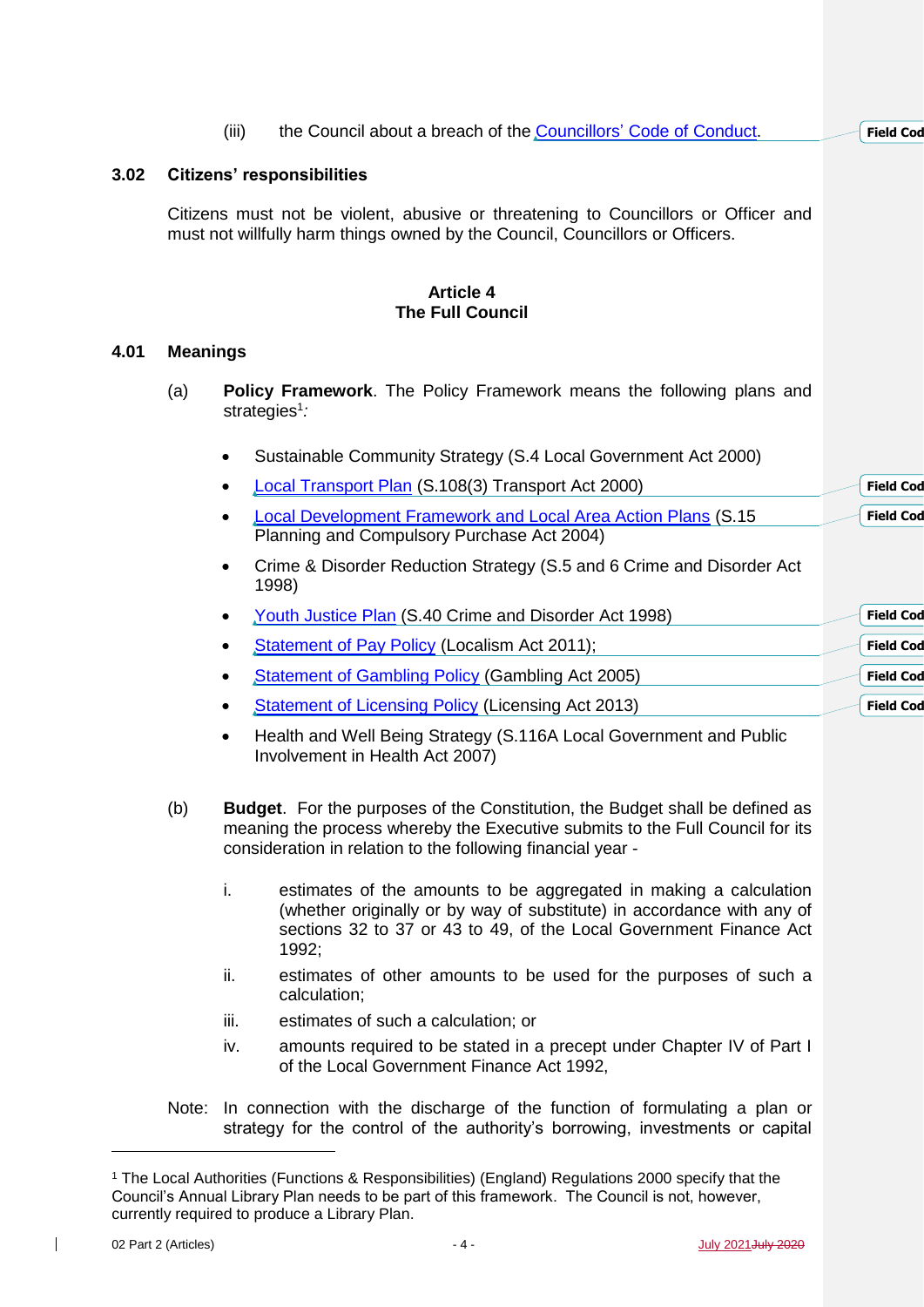expenditure, or for determining the authority's minimum revenue provision, these functions shall not be the sole responsibility of the authority's Executive.

(c) **Housing Land Transfer**. Housing Land Transfer means the approval or adoption of applications (whether in draft form or not) to the Secretary of State for approval of a programme of disposal of 500 or more properties to a person under the Leasehold Reform, Housing and Urban Development Act 1993 or to dispose of land used for residential purposes where approval is required under sections 32 or 43 of the Housing Act 1985.

### <span id="page-4-0"></span>**4.02 Functions of the Full Council**

Only the Council will exercise the following functions:

- (a) adopting and changing the Constitution;
- (b) approving or adopting the Policy Framework, the Budget and any application to the Secretary of State in respect of any Housing Land Transfer;
- (c) subject to the urgency procedure contained in the Access to Information Procedure Rules in Part 4 of this Constitution, making decisions about any matter in the discharge of an Executive function which is covered by the Policy Framework or the Budget where the decision maker is minded to make it in a manner which would be contrary to the Policy Framework or contrary to/or not wholly in accordance with the Budget;
- (d) the election of the Leader;
- (e) agreeing and/or amending the terms of reference for committees, deciding on their composition and making appointments to them;
- (f) appointing representatives to outside bodies unless the appointment is an Executive function or has been delegated by the Council;
- (g) adopting an allowances scheme under Article 2.05;
- (h) changing the name of the area, conferring the title of honorary alderman or freedom of the City;
- (i) confirming the appointment of the Head of Paid Service, Monitoring Officer, Chief Financial Officer and Returning Officer;
- (j) making, amending, revoking, re-enacting or adopting bylaws and promoting or opposing the making of local legislation or personal Bills;
- (k) all local choice functions set out in Part 3 of this Constitution which the Council decides should be undertaken by itself rather than a Committee or Sub-Committee of the Council or the Executive; and
- (l) all other matters which, by law, must be reserved to Council.

### **4.03 Council meetings**

There are four types of Council meeting:

- (a) the annual meeting;
- (b) ordinary meetings;
- (c) the budget meeting; and
- (d) extraordinary meetings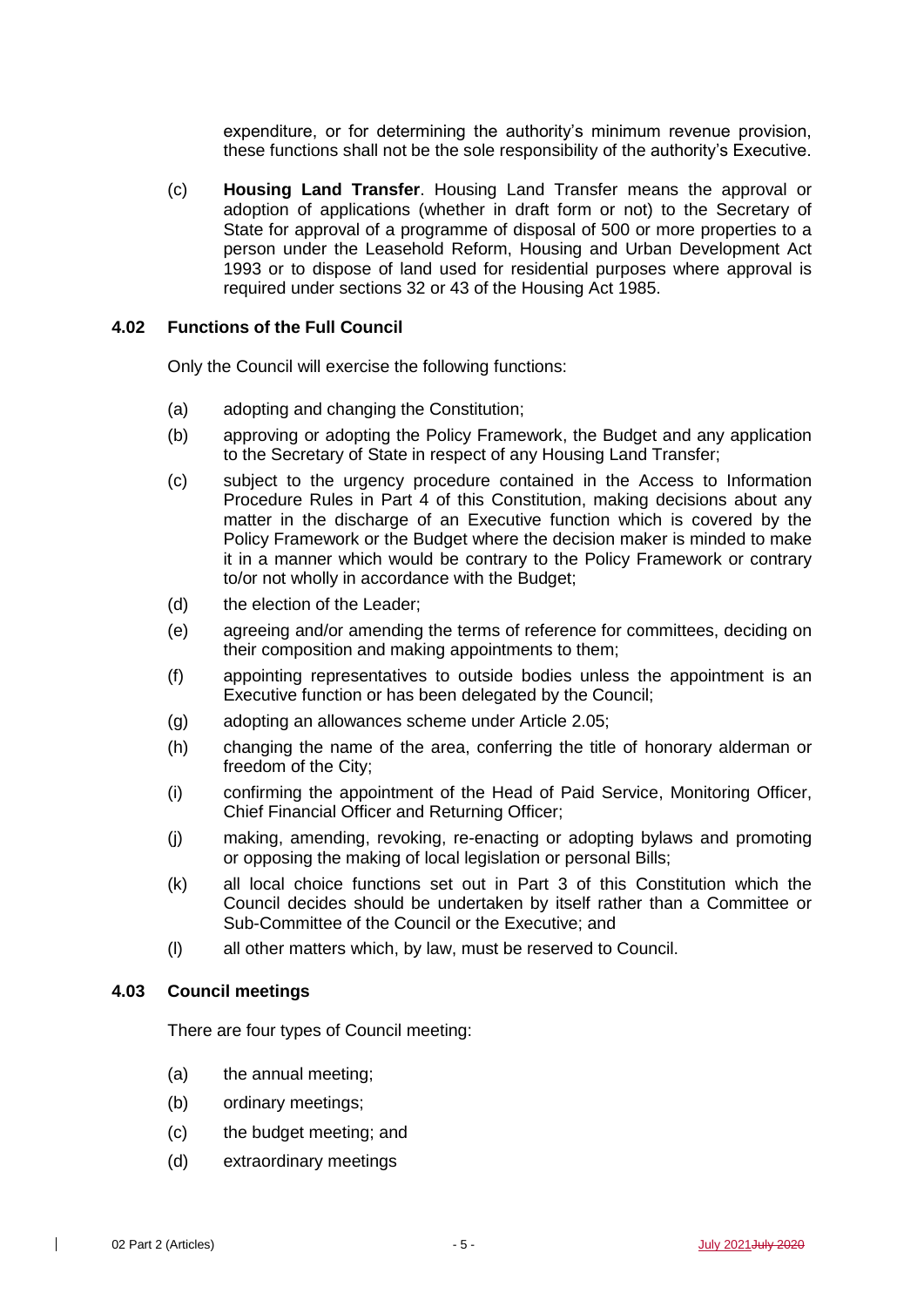and they will be conducted in accordance with the [Council Procedure Rules](http://www.southampton.gov.uk/policies/04-part-4-council-procedure-rules_tcm63-363228.pdf) in Part 4 of this Constitution. **Field** Cod

# **4.04 Responsibility for functions**

The Council will maintain the tables in Part 3 of this Constitution setting out the responsibilities for the Council's functions which are not the responsibility of the Executive.

# **Article 5 Chairing the Council**

# **5.01 Role and function of the Mayor and Sheriff (Chair and Vice-Chair of the Council)**

The Mayor (Chair of Council) and in his/her absence, the Sheriff (Vice-Chair) will have the following roles and functions:

- (a) Ceremonial role
- (b) Chairing the Council meeting

### **5.02 The Mayor**

The position of Mayor was established by virtue of a Royal Charter and will be elected by the Council annually. The Council wholeheartedly supports the office of Mayor. The Mayor will have the following responsibilities:

- 1. to uphold and promote the purposes of the Constitution, and to interpret the Constitution, having taken advice from the Service Director: Legal & Business Operations when necessary;
- 2. to preside over meetings of the Council so that its business can be carried out efficiently and with regard to the rights of Councillors and the interests of the community;
- 3. to ensure that the Council meeting is a forum for the debate of matters of concern to the local community and the place at which Members who are not on the Executive are able to hold the Executive and committee chairs to account;
- 4. to promote public involvement in the Council's activities;
- 5. to be the conscience of the Council; and
- 6. to attend such civic and ceremonial functions as the Council and s/he determines appropriate.

# **5.03 The Sheriff**

The position of Sheriff will be elected by the Council annually. The Council wholeheartedly supports the office of Sheriff. The Sheriff will have the following responsibilities:

- 1. to preside at Council Meetings in the absence of the Mayor;
- 2. to preside at Court Leet; and
- 3. to deputise generally for the Mayor in such circumstances the Mayor may propose.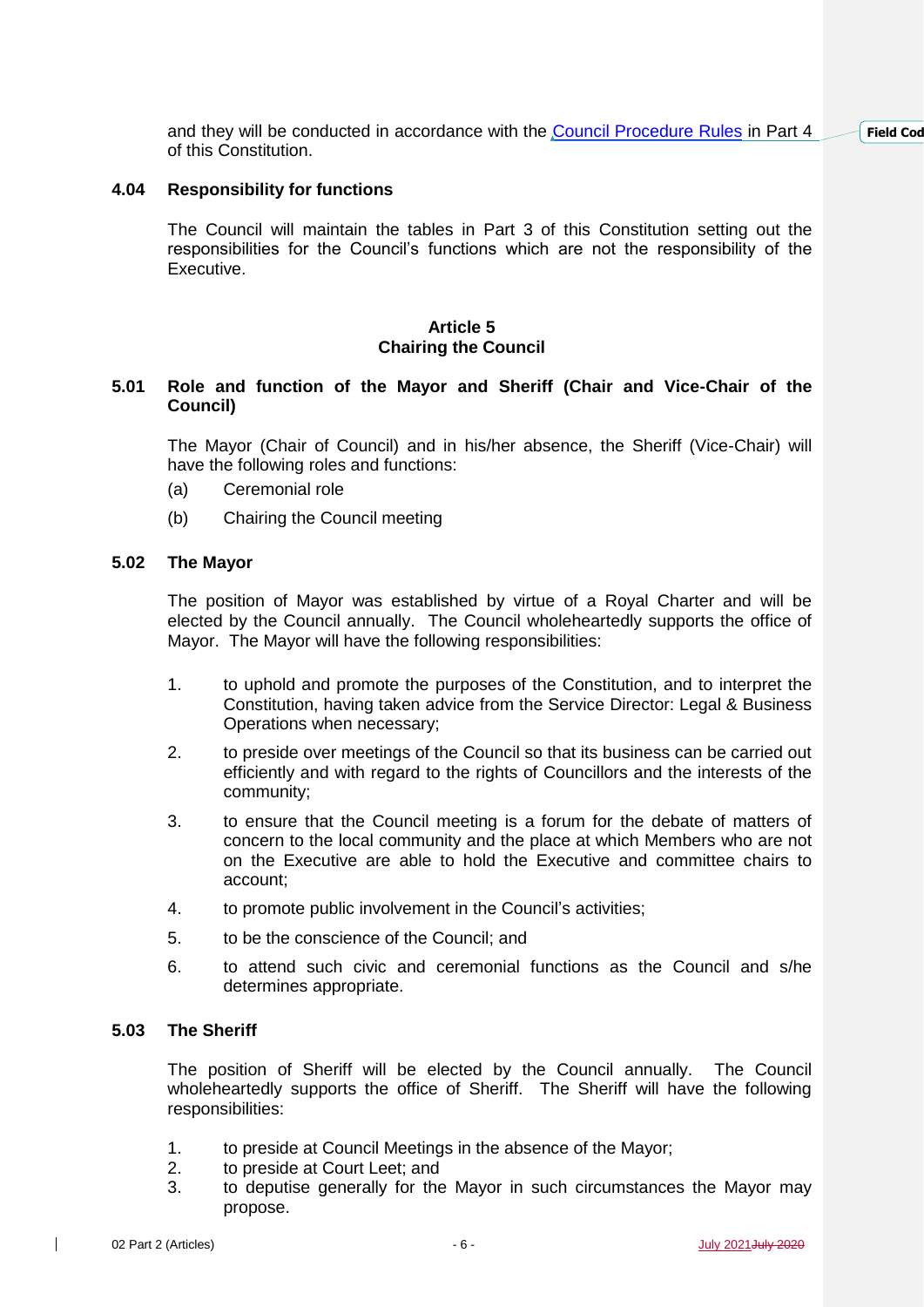# **5.04 Civic and Ceremonial Protocol**

The [Civic and Ceremonial Protocol](http://www.southampton.gov.uk/policies/15-part-5-civic-ceremonial-protocol_tcm63-363590.pdf) contained in Part 5 of this Constitution, sets out in more detail the roles and responsibilities of the Mayor and Sheriff.

**5.05** The Service Director: Legal & Business Operations shall convene a meeting of the Group Leaders immediately following the elections to discuss the election of Mayor and Sheriff for the next municipal year.

### **Article 6 Overview and Scrutiny Committees**

### **6.01 Terms of reference**

The Council will appoint an Overview and Scrutiny Management Committee the functions of which are set out in Section 3 of Part 3 of this Constitution. This Committee will have the power to appoint Standing Overview and Scrutiny Panels (Sub-Committees) and other Panels as may be necessary from time to time to discharge the functions conferred by section 21 of the Local Government Act 2000 or regulations under section 32 of the Local Government Act 2000. In the event of any matter falling within the scope of more than one Panel or where it appears to fall outside of the Terms of Reference of any of the Panels, the determination as to the appropriate Panel for dealing with such matters rests with the Overview and Scrutiny Management Committee.

### **6.02 General role**

The terms of reference for the Overview and Scrutiny Panels are:

- i. To review or scrutinise decisions made, or other action taken, in connection with the discharge of any functions which are the responsibility of the Executive, including the power to recommend that a relevant decision be reconsidered by the person who made it [s 21(2)(a) of the 2000 Act]; or
- ii. For a Standing Scrutiny Panel to arrange for full Council to decide whether to recommend that the relevant decision be reconsidered by the person who made it; [s 21(3)] or
- iii. To make reports or recommendations to the Council or the Executive with respect to the discharge of any functions which are the responsibility of the Executive [section 21(2)(b)]; or
- iv. To review or scrutinise decisions made, or other action taken, in connection with the discharge of any functions which are not the responsibility of the Executive; [section 21(2)(c)] or
- v. To make reports or recommendations to the Council or the Executive with respect to the discharge of any functions which are not the responsibility of the Executive; [section 21(2)(d)] or
- vi. To make reports or recommendations to the Council or the Executive on matters which affect the City of Southampton or its inhabitants; [section  $21(2)(e)$ ] or
- vii. To conduct or contribute to the undertaking of Best Value Reviews under Section 5 of the Local Government Act 1999 [section 21(5) of the 2000 Act].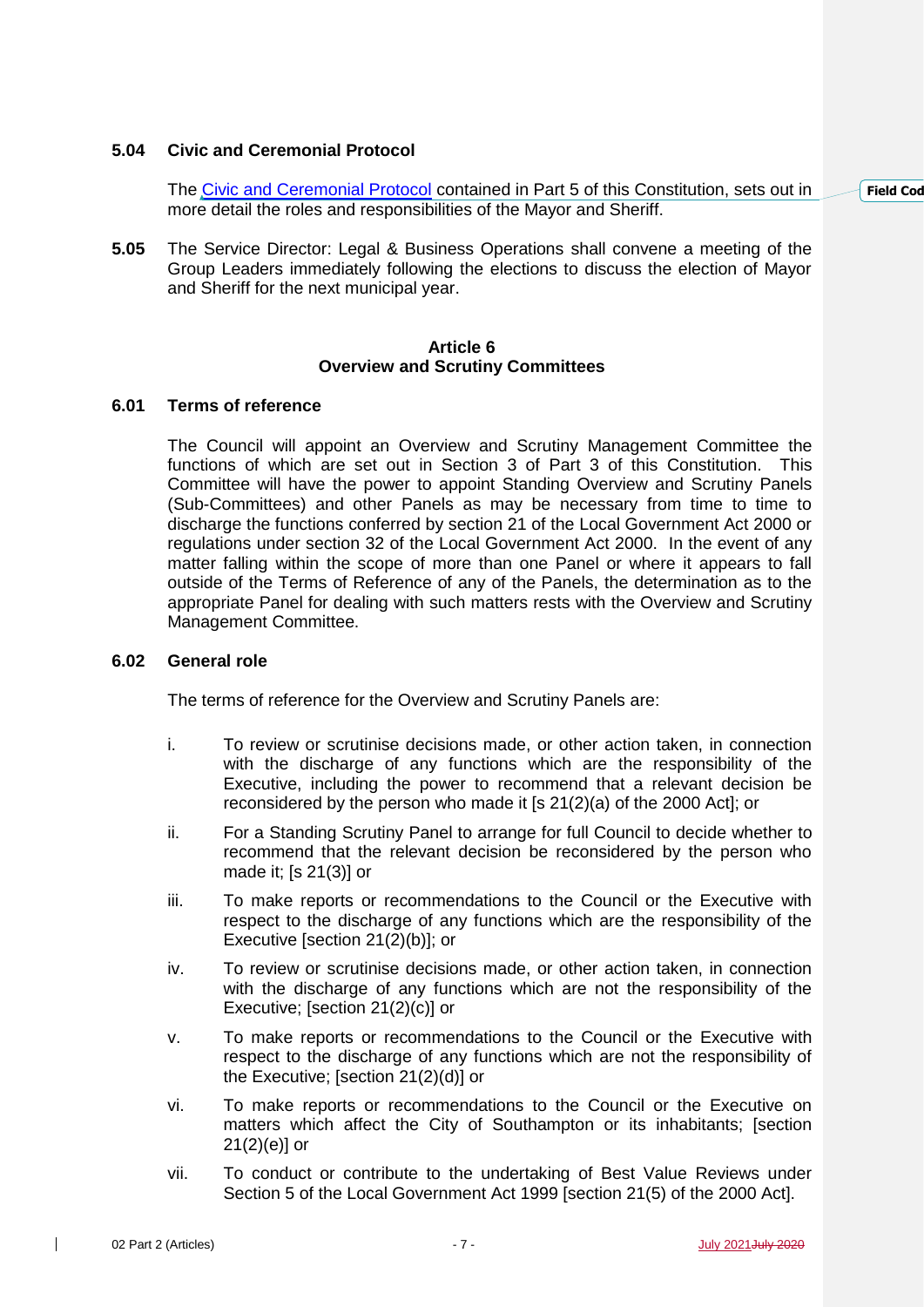The Overview and Scrutiny Panels will not scrutinise decisions made by specialist committees i.e decisions made in respect of development control, licensing, consents and other decisions where an appeals procedure already exists.

#### **6.03 Proceedings of Overview and Scrutiny Management Committee and its Panels**

Overview and Scrutiny Committees will conduct their proceedings in accordance with the [Overview and Scrutiny Procedure Rules](http://www.southampton.gov.uk/policies/08-Part-4-Overview-Scrutiny-Procedure-Rules_tcm63-363583.pdf) set out in Part 4 of this Constitution.

# **Article 7 The Executive**

### **LEADER WITH CABINET**

### **7.01 Role**

The Executive will carry out all of the local authority's functions which are not the responsibility of any other part of the local authority, whether by law or under this Constitution.

### **7.02 Form and composition**

The Executive will consist of the Leader together with at least two, but not more than nine Councillors (known as "Cabinet Members") appointed to the Executive by the Leader.

### **7.03 Leader**

The Leader will be a Councillor elected to the position of Leader by the Council annually at the Annual Meeting (or any other meeting in the event of a vacancy). The Leader will hold office until:

- (a) s/he resigns from the office; or
- (b) s/he is no longer a Councillor; or
- (c) until the next Annual Meeting of the Council; or
- (d) s/he is removed from office by resolution of the Council

# **7.04 Election of the Leader**

[Council Procedure Rule 17.1](http://www.southampton.gov.uk/policies/04-part-4-council-procedure-rules_tcm63-363228.pdf) will govern the procedure for the election of the Leader.

### **7.05 Cabinet Members**

Cabinet Members shall hold office until:

- (a) they resign from office; or
- (b) they are no longer Councillors; or
- (c) until the next Annual Meeting of the Council; or
- (d) they are removed from office by the Leader who must give written notice of any removal to the Service Director: Legal & Business Operations. The removal will take effect two working days after receipt of the notice by the Service Director: Legal & Business Operations.

 $\mathbf{I}$ 

**Field** Cod

**Field** Cod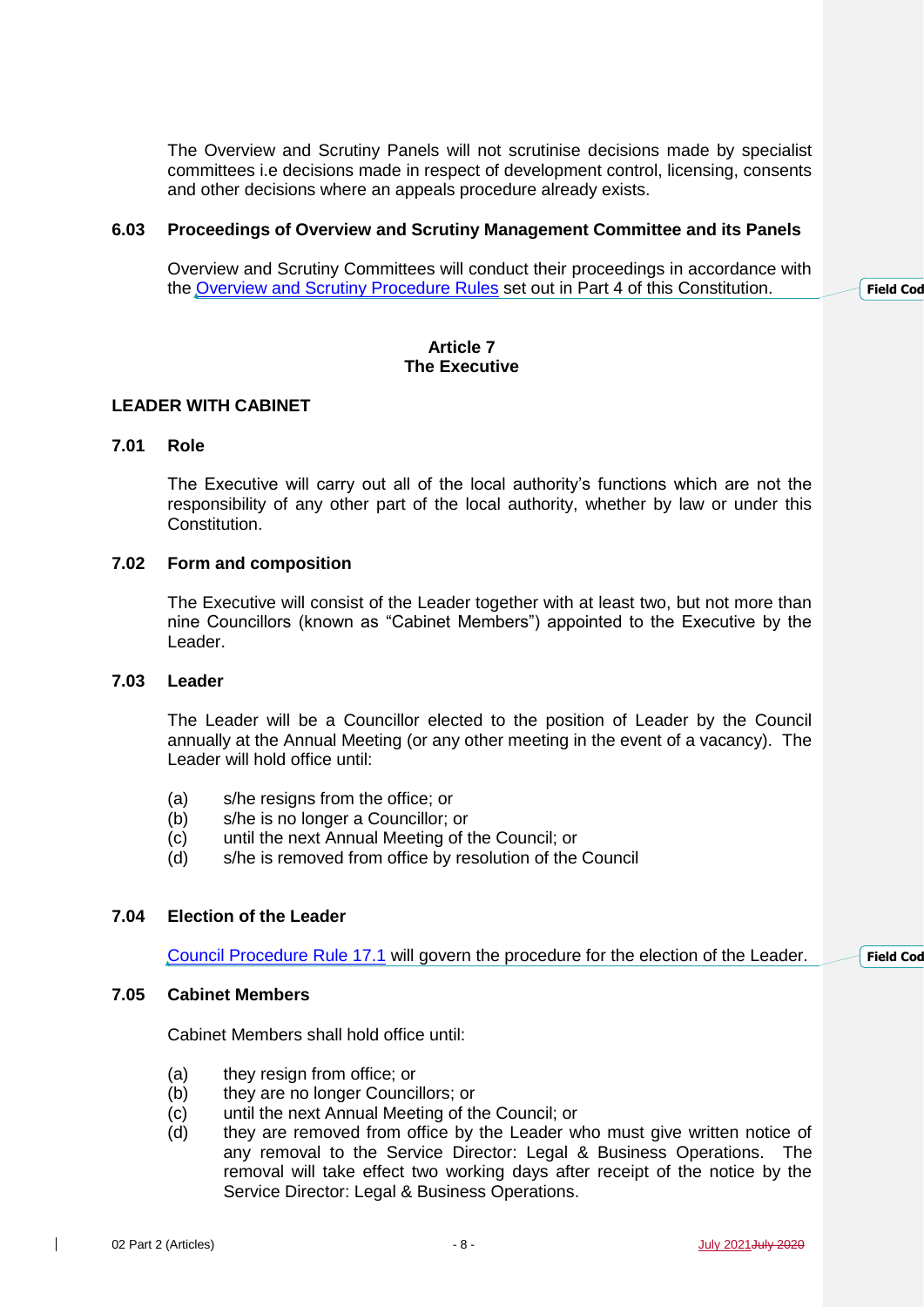### **7.06 Proceedings of the Executive**

Proceedings of the [Executive](http://www.southampton.gov.uk/policies/07-Part-4-Executive-Procedure-Rules_tcm63-363582.pdf) shall take place in accordance with the **Executive** [Procedure Rules](http://www.southampton.gov.uk/policies/07-Part-4-Executive-Procedure-Rules_tcm63-363582.pdf) set out in Part 4 of this Constitution. **Field** Cod

### **7.07 Responsibility for functions**

The Leader will maintain a list in Part 3 of this Constitution setting out who is responsible for the exercise of particular Executive functions.

### **Article 8 Regulatory and other committees**

#### **8.01 Regulatory and other committees**

The Council will appoint the committees set out in Section 3 of [Part 3 of this](http://www.southampton.gov.uk/policies/03-part-3-responsibility-for-functions_tcm63-363227.pdf)  [Constitution](http://www.southampton.gov.uk/policies/03-part-3-responsibility-for-functions_tcm63-363227.pdf) to discharge the functions described in that table. **Field** Cod

### **Article 9 Governance Committee**

# **9.01 Governance Committee**

The Council will establish a Governance Committee to carry out functions delegated to it by Council in accordance with the Local Government Acts 1972, 2000 and Localism Act 2011.

# **9.02 Composition**

#### Political Balance

The Governance Committee has to comply with the political balance rules in section 15 of the 1989 Act.

### **Article 10 Joint Arrangements**

#### **10.01 Arrangements to promote well being**

The Council or the Executive, in order to promote the economic, social or environmental well-being of its area, may:

- a. enter into arrangements or agreements with any person or body;
- b. co-operate with, or facilitate or co-ordinate the activities of, any person or body; and
- c. exercise on behalf of that person or body any functions of that person or body.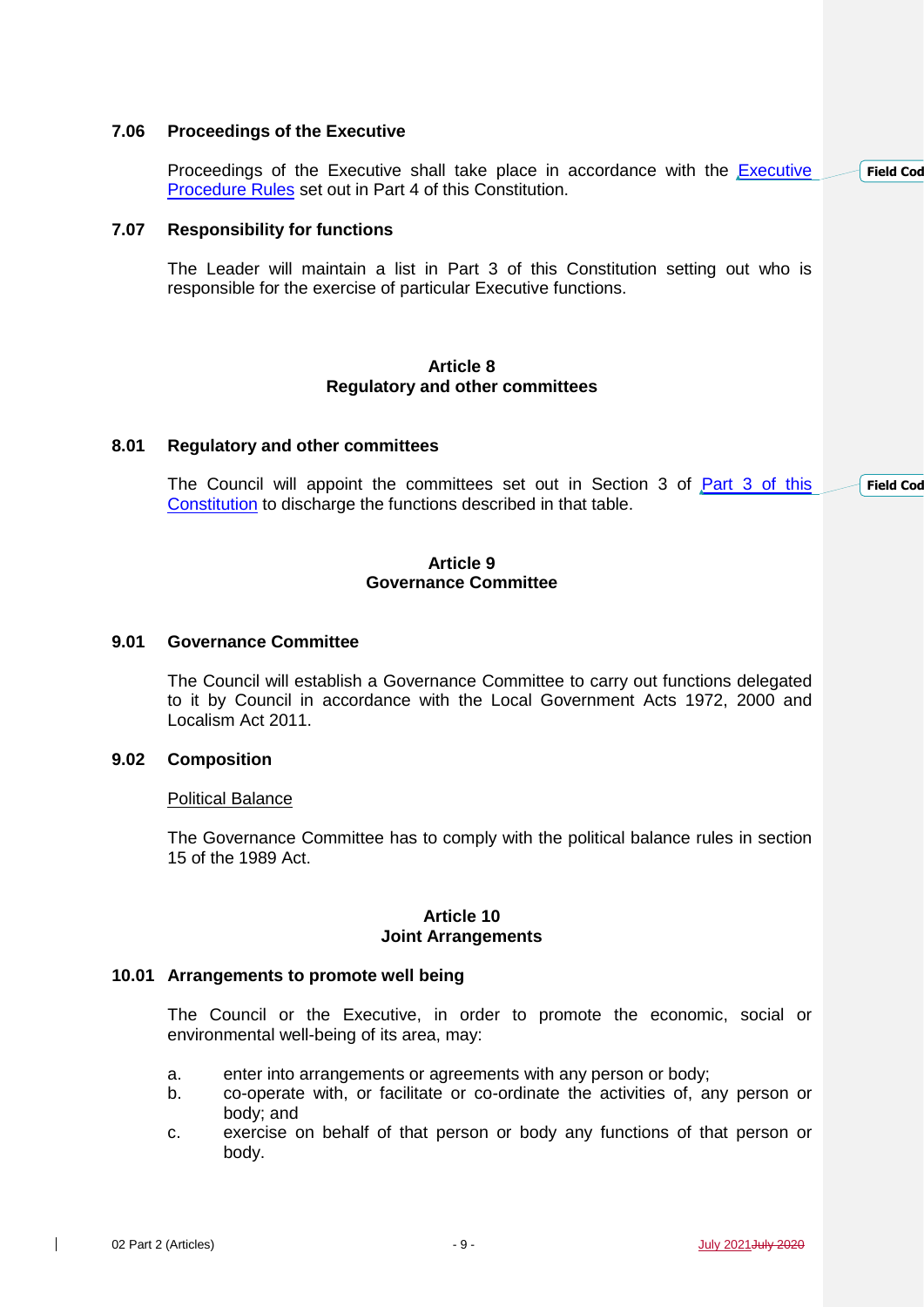# **10.02 Joint arrangements**

- a. The Council may establish joint arrangements with one or more local authorities or other public bodies and/or their Executives to exercise functions which are not Executive functions in any of the participating authorities, or advise the Council. Such arrangements may involve the appointment of a joint committee or board with these other local authorities or bodies.
- b. The Executive may establish joint arrangements with one or more local authorities or public bodies to exercise functions which are Executive functions. Such arrangements may involve the appointment of joint committees or boards with these other local authorities or bodies.
- c. Except as set out below, the Executive may only appoint Cabinet Members to a joint committee or board and those Members need not reflect the political composition of the local authority as a whole.
- d. The Executive may appoint Members to a joint committee or board from outside the Executive where the joint committee or board has functions for only part of the area of the authority, and that area is smaller than two-fifths of the authority by area or population. In such cases, the Executive may appoint to the joint committee or board any Councillor who is a Member for a ward which is wholly or partly contained within the area.
- e. Details of any joint arrangements including any delegations to joint committees or boards will be found in the Council's scheme of delegations in Part 3 of this Constitution.

# **10.03 Access to information**

- a. The [Access to Information Rules](http://www.southampton.gov.uk/policies/05-Part-4-Access-to-Info-Procedure-Rules_tcm63-363580.pdf) in Part 4 of this Constitution apply.
- b. If all the Members of a joint committee are Cabinet Members in each of the participating authorities then its access to information regime is the same as that applied to the Executive.
- c. If the joint committee contains Members who are not on the Executive of any participating authority then the access to information rules in Part VA of the Local Government Act 1972 will apply.

# **10.04 Delegation to and from other local authorities**

- a. The Council may delegate non-Executive functions to another local authority or, in certain circumstances, the Executive of another local authority.
- b. The Executive may delegate Executive functions to another local authority or the Executive of another local authority in certain circumstances.
- c. The decision whether or not to accept such a delegation from another local authority shall be reserved to the Council meeting.

# **10.05 Contracting out**

The Council for functions which are not Executive functions and the Executive for Executive functions may contract out to another body or organisation functions which may be exercised by an officer and which are subject to an order under section 70 of the Deregulation and Contracting Out Act 1994, or under contracting arrangements **Field** Cod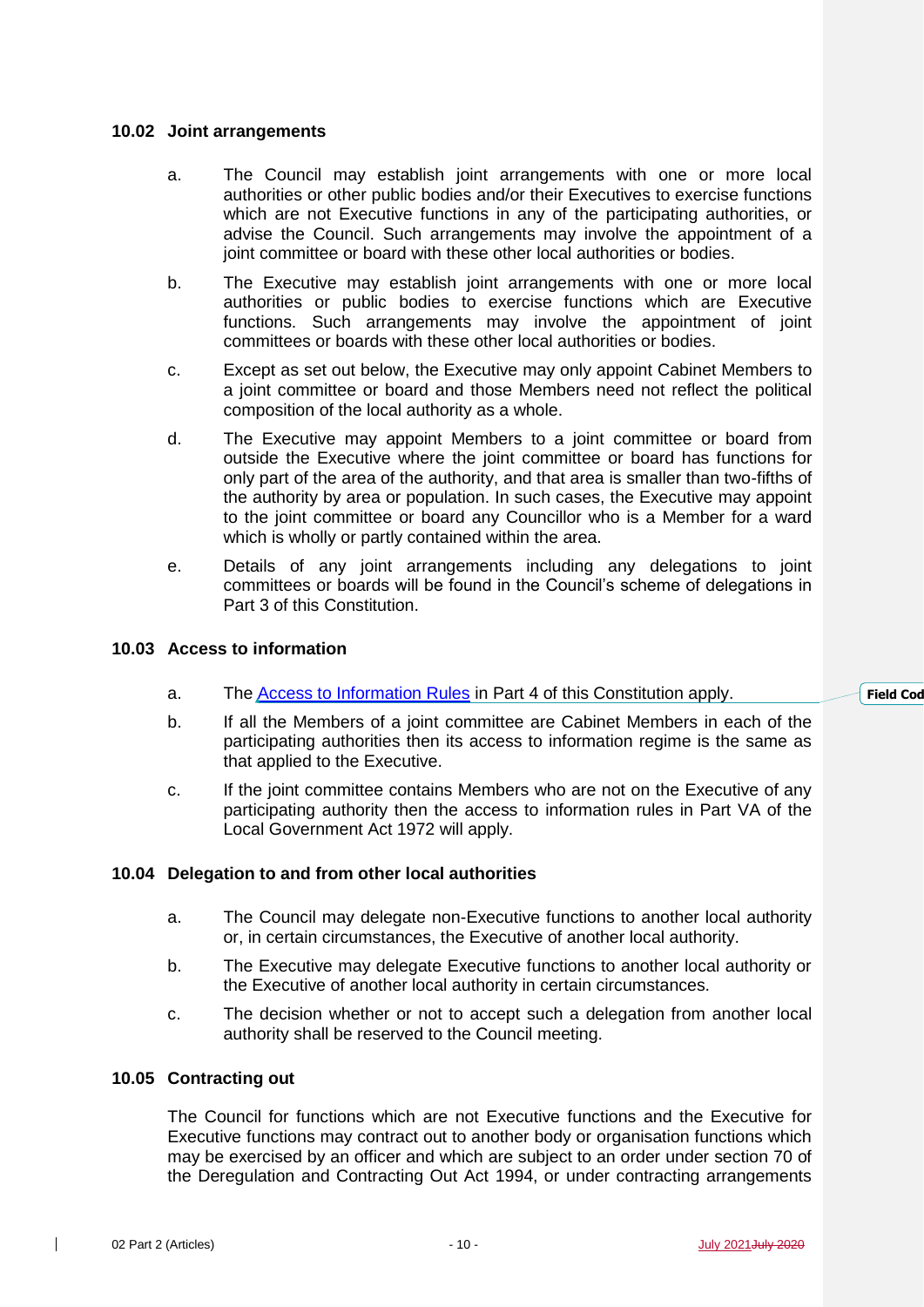where the contractor acts as the Council's agent under usual contacting principles, provided there is no delegation of the Council's discretionary decision making.

# **10.06 Role of Members**

In performing their roles as part of the joint arrangements, Members of the Council will take into account not only the Members' Code, but also all other protocols and guidance notes, including (but not limited to) the Code for Dealing with Joint Arrangements with Third Parties set out in Part 5 of this Constitution and any guidance issued to Members who sit as representatives on outside bodies by the Monitoring Officer and/or Governance Committee.

# **Article 11 Officers**

### **11.01 Senior management structure, Functions and Areas of Responsibility**

- a. **General**. The full Council may engage such staff (referred to as Officers) as it considers necessary to carry out its functions.
- b. **Chief Officer**. The full Council will engage persons for the following posts, who will be designated Chief Officers and who will have delegated to them the following areas of responsibility in addition to those set out in the Council's Scheme of Delegation:

| <b>POST</b>                                 | <b>Functions and Area of Responsibility</b>                                                                                                                                 |  |  |
|---------------------------------------------|-----------------------------------------------------------------------------------------------------------------------------------------------------------------------------|--|--|
| Chief Executive and Head of Paid<br>Service | Overall corporate management and operational<br>responsibility including overall management<br>responsibility for all Officers and all services                             |  |  |
|                                             | Authority to act: authorised to take all necessary<br>action to implement decisions of the Council, its<br>committees and the Executive within overall remit,<br>including: |  |  |
|                                             | committing resources within approved budgets<br>and subject to Financial Procedure Rules;                                                                                   |  |  |
|                                             | power to nominate or authorise any other officer<br>$\blacksquare$<br>to act on his or her behalf to action any decision;<br>and                                            |  |  |
|                                             | provision of professional advice to all parties in<br>٠<br>the decision-making process                                                                                      |  |  |
|                                             | Overall: participate in the corporate management of<br>the authority as a member of the Executive<br>Management Board (EMB)                                                 |  |  |
|                                             | Authority to act: authorised to take all necessary<br>action to implement decisions of the Council, its<br>committees and the Executive within overall remit,<br>including: |  |  |
|                                             | committing resources within approved budgets<br>п<br>and subject to Financial Procedure Rules;                                                                              |  |  |
|                                             | power to nominate or authorise any other officer<br>Е<br>to act on his or her behalf to action any decision;                                                                |  |  |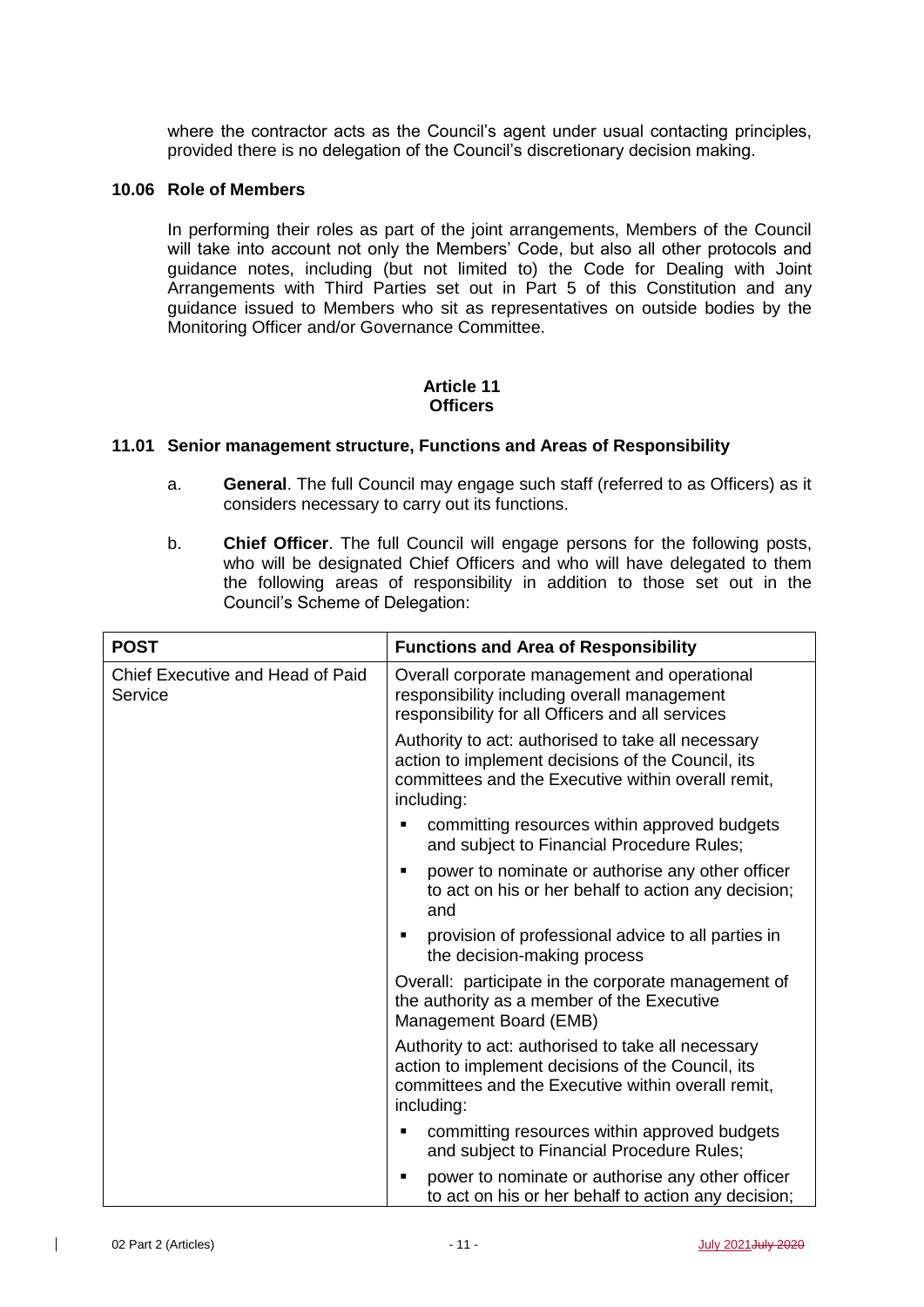| <b>POST</b>                                                               | <b>Functions and Area of Responsibility</b>                                                                                                                                                                                                                                                                                                                                                                                                                                                                                                           |  |  |
|---------------------------------------------------------------------------|-------------------------------------------------------------------------------------------------------------------------------------------------------------------------------------------------------------------------------------------------------------------------------------------------------------------------------------------------------------------------------------------------------------------------------------------------------------------------------------------------------------------------------------------------------|--|--|
|                                                                           | and                                                                                                                                                                                                                                                                                                                                                                                                                                                                                                                                                   |  |  |
|                                                                           | provision of professional advice to all parties in<br>the decision-making process                                                                                                                                                                                                                                                                                                                                                                                                                                                                     |  |  |
| <b>Executive Director: Business</b><br>Services (Deputy Chief Executive)  | Overall: participate in the corporate management of<br>their authority as a member of Executive Management<br>Board (EMB)                                                                                                                                                                                                                                                                                                                                                                                                                             |  |  |
|                                                                           | Authority to act: authorised to take all necessary<br>action to implement decisions of the Council, its<br>committees and the Executive within overall remit,<br>including:                                                                                                                                                                                                                                                                                                                                                                           |  |  |
|                                                                           | committing resources within approved budgets<br>and subject to Financial Procedure Rules;                                                                                                                                                                                                                                                                                                                                                                                                                                                             |  |  |
|                                                                           | power to nominate or authorise any other officer<br>to act on his or her behalf to action any decision;<br>and                                                                                                                                                                                                                                                                                                                                                                                                                                        |  |  |
|                                                                           | provision of professional advice to all parties in<br>the decision-making process                                                                                                                                                                                                                                                                                                                                                                                                                                                                     |  |  |
|                                                                           | Overall: participate in the corporate management of<br>the authority as a member of the Executive<br>Management Board (EMB)                                                                                                                                                                                                                                                                                                                                                                                                                           |  |  |
|                                                                           | Departmental:                                                                                                                                                                                                                                                                                                                                                                                                                                                                                                                                         |  |  |
|                                                                           | Legal Services & Business Operations (Legal<br>Services, Information Governance, Records<br><b>Management, Corporate Complaints, Democratic</b><br>Services, Meeting Support, Executive PA Service,<br>Mayor's Office, Business Support, Electoral Services<br>& Local Land Charges); HR&OD (Emergency<br>Planning & Business Resilience, Health & Safety);<br>Business Development (Projects, Policy &<br>Performance, Projects & Change, Policy & Strategic<br>Planning, Customer & Communications, Facility<br>Services, IT, Data & Intelligence). |  |  |
| Executive Director: Finance &<br>Commercialisation &<br>Commercialisation | Overall: participate in the corporate management of<br>the authority as a member of the Executive<br>Management Board (EMB)                                                                                                                                                                                                                                                                                                                                                                                                                           |  |  |
|                                                                           | Authority to act: authorised to take all necessary<br>action to implement decisions of the Council, its<br>committees & the Executive within overall remit,<br>including:                                                                                                                                                                                                                                                                                                                                                                             |  |  |
|                                                                           | committing resources within approved budgets<br>and subject to Financial Procedure Rules;                                                                                                                                                                                                                                                                                                                                                                                                                                                             |  |  |
|                                                                           | power to nominate or authorise any other officer<br>٠<br>to act on his or her behalf to action any decision;                                                                                                                                                                                                                                                                                                                                                                                                                                          |  |  |
|                                                                           | provision of professional advice to all parties in<br>the decision-making process                                                                                                                                                                                                                                                                                                                                                                                                                                                                     |  |  |
|                                                                           | Departmental:                                                                                                                                                                                                                                                                                                                                                                                                                                                                                                                                         |  |  |
|                                                                           | Financial Planning & Management; Procurement &<br>Supplier Management; Audit Service & Partnership;<br>Commercialisation                                                                                                                                                                                                                                                                                                                                                                                                                              |  |  |

 $\begin{array}{c} \hline \end{array}$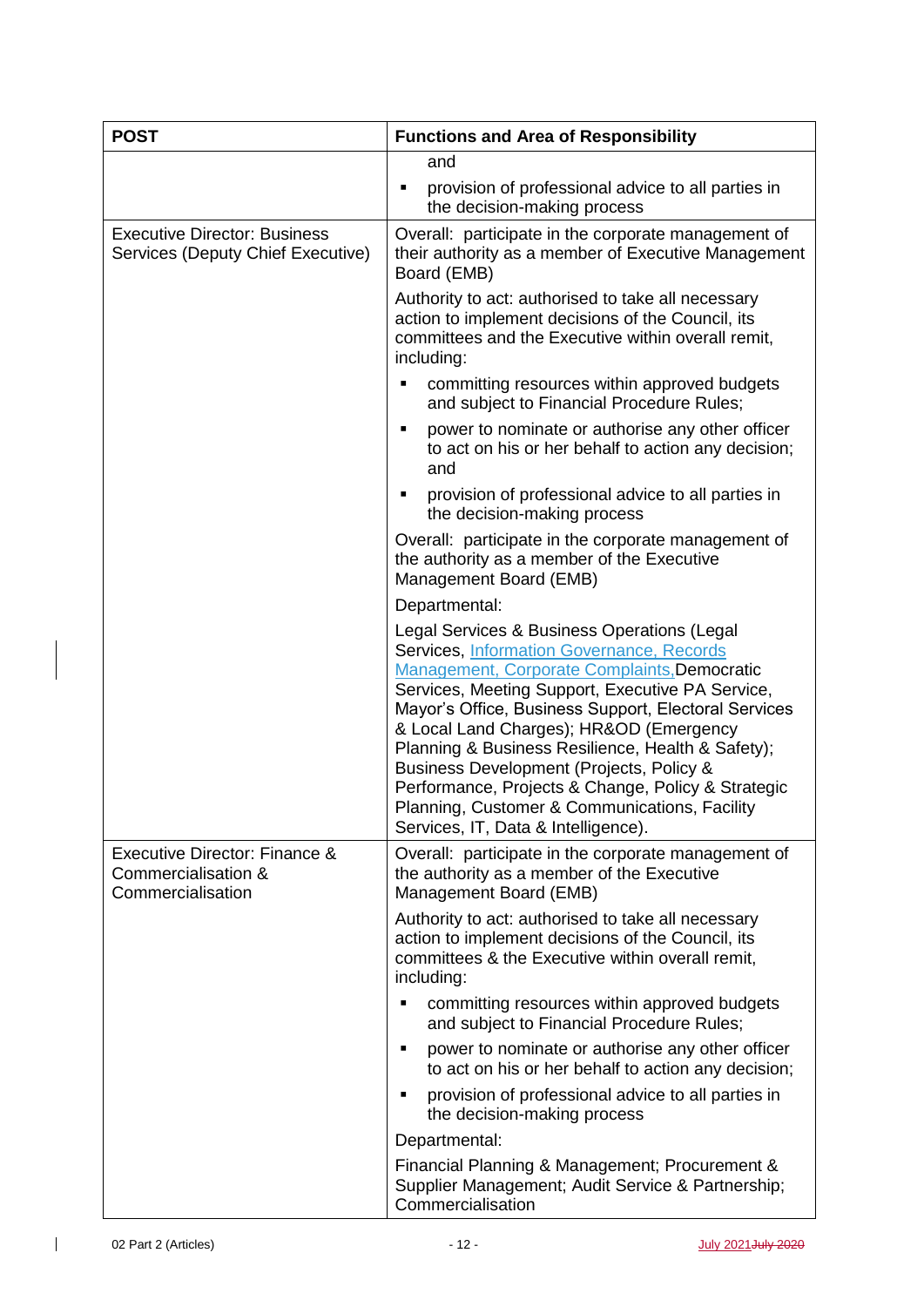| <b>POST</b>                                                   | <b>Functions and Area of Responsibility</b>                                                                                                                                                                                                                                                                                                                                                                                                                                                  |  |  |  |
|---------------------------------------------------------------|----------------------------------------------------------------------------------------------------------------------------------------------------------------------------------------------------------------------------------------------------------------------------------------------------------------------------------------------------------------------------------------------------------------------------------------------------------------------------------------------|--|--|--|
| <b>Executive Director: Wellbeing</b><br>(Children & Learning) | Overall: participate in the corporate management of<br>their authority as a member of Executive Management<br>Board (EMB)                                                                                                                                                                                                                                                                                                                                                                    |  |  |  |
|                                                               | Authority to act: authorised to take all necessary<br>action to implement decisions of the Council, its<br>committees and the Executive within overall remit,<br>including:                                                                                                                                                                                                                                                                                                                  |  |  |  |
|                                                               | committing resources within approved budgets<br>٠<br>and subject to Financial Procedure Rules;                                                                                                                                                                                                                                                                                                                                                                                               |  |  |  |
|                                                               | power to nominate or authorise any other officer<br>п<br>to act on his or her behalf to action any decision;<br>and                                                                                                                                                                                                                                                                                                                                                                          |  |  |  |
|                                                               | provision of professional advice to all parties in<br>٠<br>the decision-making process                                                                                                                                                                                                                                                                                                                                                                                                       |  |  |  |
|                                                               | Reporting to the Chief Executive, the Executive<br>Director makes an active contribution to the strategic<br>development of the City, provides a focus for<br>community and other external contacts and provides<br>overall leadership and management for a range of<br>services.                                                                                                                                                                                                            |  |  |  |
|                                                               | Departmental                                                                                                                                                                                                                                                                                                                                                                                                                                                                                 |  |  |  |
|                                                               | The current service groups in this Directorate are:                                                                                                                                                                                                                                                                                                                                                                                                                                          |  |  |  |
|                                                               | Children's Services within the Council, Children's<br>Trust arrangements; the engagement and<br>encouragement of local communities to improve<br>children's services and ensure that services both<br>within the City and across partner organisations<br>improve outcomes for all and are organised around<br>children and young people's needs; leading on<br>safeguarding and promoting the welfare of children<br>across all agencies; leading on learning for all,<br>including adults. |  |  |  |
| <b>Executive Director: Wellbeing</b><br>(Health & Adults)     | Overall: participate in the corporate management of<br>their authority as a member of Executive Management<br>Board (EMB)                                                                                                                                                                                                                                                                                                                                                                    |  |  |  |
|                                                               | Authority to act: authorised to take all necessary<br>action to implement decisions of the Council, its<br>committees and the Executive within overall remit,<br>including:                                                                                                                                                                                                                                                                                                                  |  |  |  |
|                                                               | committing resources within approved budgets<br>and subject to Financial Procedure Rules;                                                                                                                                                                                                                                                                                                                                                                                                    |  |  |  |
|                                                               | power to nominate or authorise any other officer<br>$\blacksquare$<br>to act on his or her behalf to action any decision;<br>and                                                                                                                                                                                                                                                                                                                                                             |  |  |  |
|                                                               | provision of professional advice to all parties in<br>$\blacksquare$<br>the decision-making process                                                                                                                                                                                                                                                                                                                                                                                          |  |  |  |
|                                                               | The current service groups in this Directorate are:                                                                                                                                                                                                                                                                                                                                                                                                                                          |  |  |  |
|                                                               | personal social care services for adults and older<br>people, including services provided jointly with other                                                                                                                                                                                                                                                                                                                                                                                 |  |  |  |

 $\overline{1}$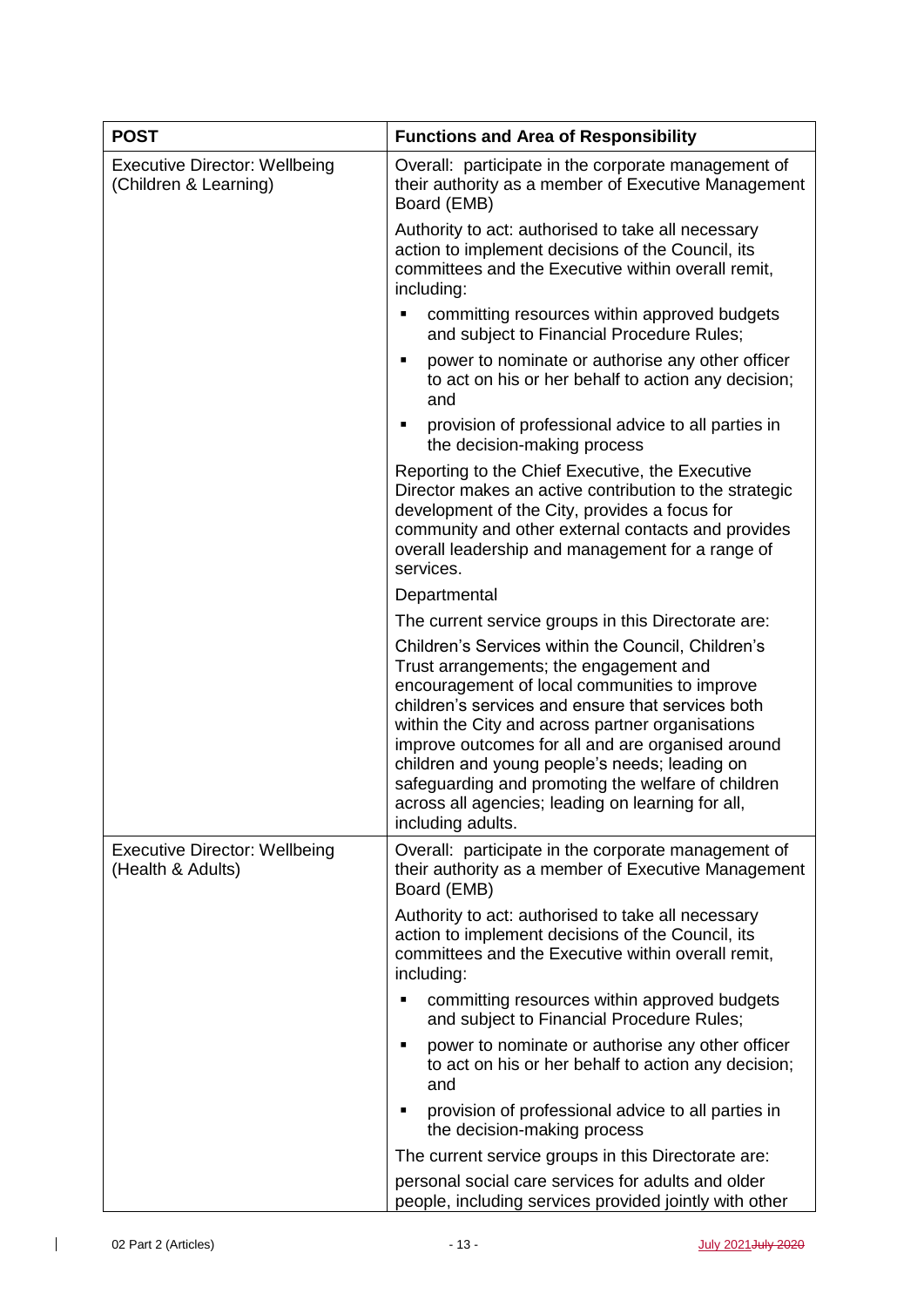| <b>POST</b>                                                           | <b>Functions and Area of Responsibility</b>                                                                                                                                                                                                                                                                                                                                                 |  |  |
|-----------------------------------------------------------------------|---------------------------------------------------------------------------------------------------------------------------------------------------------------------------------------------------------------------------------------------------------------------------------------------------------------------------------------------------------------------------------------------|--|--|
|                                                                       | agencies relating to adult services and health,<br>community and supported housing                                                                                                                                                                                                                                                                                                          |  |  |
| <b>Executive Director: Communities,</b><br><b>Culture &amp; Homes</b> | Overall: participate in the corporate management of<br>their authority as a member of Executive Management<br>Board (EMB)                                                                                                                                                                                                                                                                   |  |  |
|                                                                       | Authority to act: authorised to take all necessary<br>action to implement decisions of the Council, its<br>committees and the Executive within overall remit,<br>including:                                                                                                                                                                                                                 |  |  |
|                                                                       | committing resources within approved budgets<br>٠<br>and subject to Financial Procedure Rules;                                                                                                                                                                                                                                                                                              |  |  |
|                                                                       | power to nominate or authorise any other officer<br>٠<br>to act on his or her behalf to action any decision;<br>and                                                                                                                                                                                                                                                                         |  |  |
|                                                                       | provision of professional advice to all parties in<br>٠<br>the decision-making process                                                                                                                                                                                                                                                                                                      |  |  |
|                                                                       | The current service groups in this Directorate are:                                                                                                                                                                                                                                                                                                                                         |  |  |
|                                                                       | <b>Environmental Services &amp; Consumer Protection</b><br>including Registration & Bereavement Services);<br>Stronger Communities & Housing (including Housing<br>Management, Housing Allocations, Welfare &<br>Homelessness Prevention) and Stronger<br>Communities; Culture & Tourism (including Libraries &<br>Events) and the City of Culture bid                                      |  |  |
| <b>Executive Director: Place</b>                                      | Overall: participate in the corporate management of<br>their authority as a member of Executive Management<br>Board (EMB)                                                                                                                                                                                                                                                                   |  |  |
|                                                                       | Authority to act: authorised to take all necessary<br>action to implement decisions of the Council, its<br>committees and the Executive within overall remit,<br>including:                                                                                                                                                                                                                 |  |  |
|                                                                       | committing resources within approved budgets<br>٠<br>and subject to Financial Procedure Rules;                                                                                                                                                                                                                                                                                              |  |  |
|                                                                       | power to nominate or authorise any other officer<br>٠<br>to act on his or her behalf to action any decision;<br>and                                                                                                                                                                                                                                                                         |  |  |
|                                                                       | provision of professional advice to all parties in<br>٠<br>the decision-making process                                                                                                                                                                                                                                                                                                      |  |  |
|                                                                       | The current service groups in this Directorate are:                                                                                                                                                                                                                                                                                                                                         |  |  |
|                                                                       | City Services; Green City & Infrastructure (including<br>Transport, Highways, Flood Management & Green<br>City Project); Planning & Economic Development<br>(including Building Control, Skills & Work (Economic<br>Development, Global Partnerships & Inward<br>Investment)); Property (including Capital Programme<br>Project Delivery, Asset Management & Maintenance &<br>Regeneration) |  |  |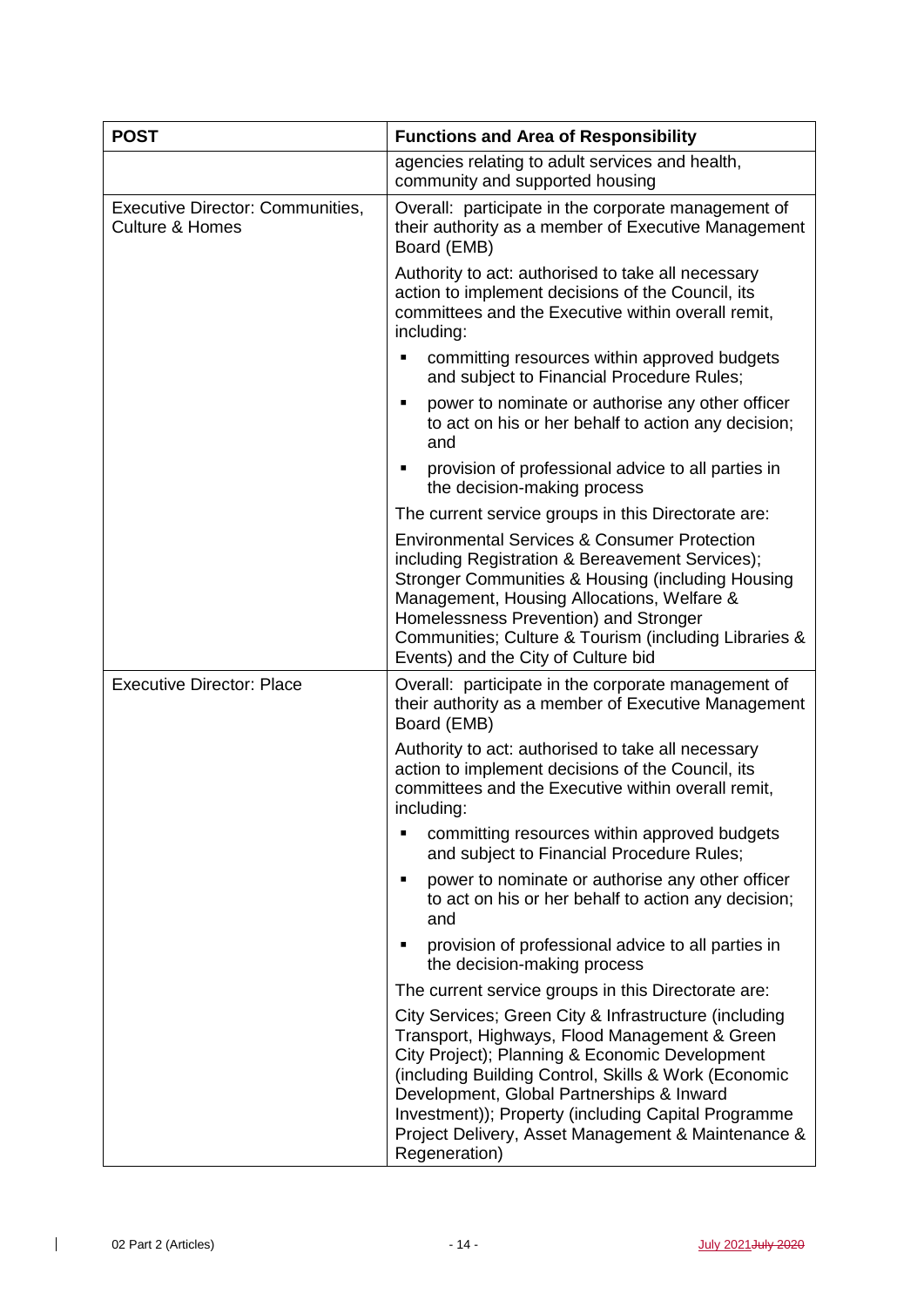| <b>POST</b>               | <b>Functions and Area of Responsibility</b>                                                                                                                                                                                                                                                              |  |  |
|---------------------------|----------------------------------------------------------------------------------------------------------------------------------------------------------------------------------------------------------------------------------------------------------------------------------------------------------|--|--|
| Director of Public Health | Authority to act: authorised to take all necessary<br>action to implement decisions of the Council, its<br>committees and the Executive within overall remit,<br>including:                                                                                                                              |  |  |
|                           | committing resources within approved budgets<br>and subject to Financial Procedure Rules;                                                                                                                                                                                                                |  |  |
|                           | power to nominate or authorise any other officer<br>to act on his or her behalf to action any decision                                                                                                                                                                                                   |  |  |
|                           | provision of professional advice to all parties in<br>the decision-making process                                                                                                                                                                                                                        |  |  |
|                           | Reporting to the Executive Director (Wellbeing (Health)<br>& Adults), the Director makes an active contribution to<br>the strategic development of the City, provides a focus<br>for community and other external contacts and<br>provides overall leadership and management for a<br>range of services. |  |  |

- c. **Chief Officers: Financial Responsibilities**:
- d. **Head of Paid Service, Monitoring Officer and Chief Financial Officer**. The Council will designate the following posts to undertake the statutory Chief Officer roles as shown:

| <b>POST</b>                                        | <b>DESIGNATION</b>             |  |  |
|----------------------------------------------------|--------------------------------|--|--|
| <b>Chief Executive</b>                             | <b>Head of Paid Service</b>    |  |  |
| Service Director: Legal & Business Operations      | <b>Monitoring Officer</b>      |  |  |
| Executive Director: Finance &<br>Commercialisation | <b>Chief Financial Officer</b> |  |  |

Such posts will have the functions described in Article below.

e. **Executive Management Board**(the composition of which is a matter for the Chief Executive) consists of all Chief Officers as follows:-

Chief Executive

Deputy Chief Executive

Executive Director: Communities, Culture & Homes

Executive Director: Finance & Commercialisation

Executive Director: Place

Executive Director: Wellbeing (Adults &Health)

Executive Director: Wellbeing (Children & Families)

In particular, EMB assists the Chief Executive to:

 pro-actively and reactively formulate advice to Councillors on strategic and key policy issues, budget and developments for the City and the Council;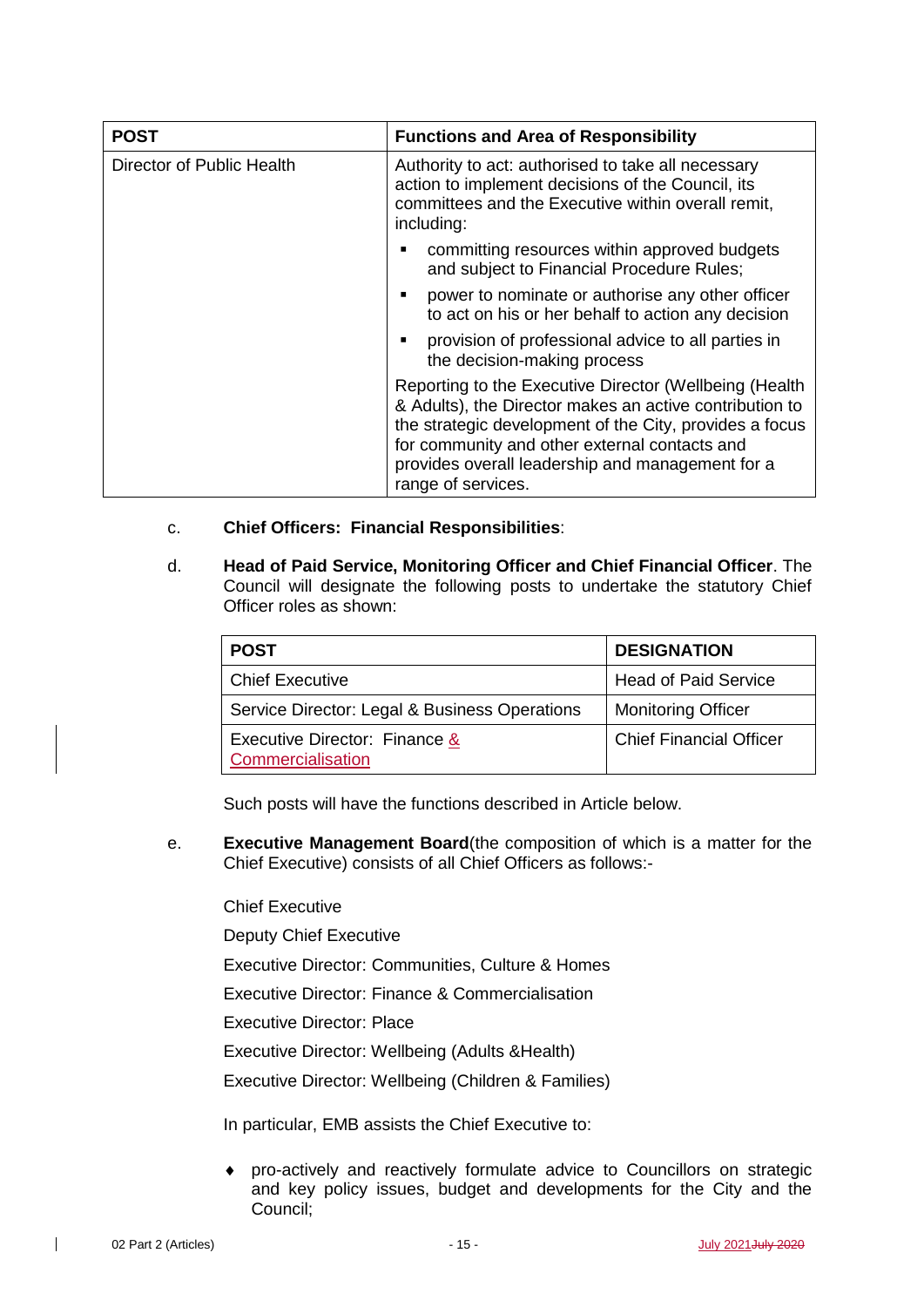- co-ordinate the contributions of the appropriate Directorate to the achievement of the Council's policy priorities;
- provide an interface with all Councillors including (but not limited to) the Executive;
- set standards for and monitor the development of key corporate requirements;
- carry out key aspects of corporate governance, including the monitoring of work of external and internal auditors and inspectorates;
- ensure that there is a performance management framework and system and that it is delivered / implemented; and
- promote the organisational development and culture of the City Council and its workforce to deliver the Council's objectives.
- f. **Structure**. The Head of Paid Service will determine and publicise a description of the overall departmental structure of the Council showing the management structure and deployment of Officers. This is set out at [Part 7](http://www.southampton.gov.uk/policies/20-part-7-management-structure_tcm63-363595.pdf) of this Constitution.

### **Article 12 Decision Making**

### **12.01 Responsibility for decision making**

The Council will issue and keep up to date a record of what part of the Council or individual has responsibility for particular types of decisions or decisions relating to particular areas or functions. This record is set out in Part 3 of this Constitution.

### **12.02 Principles of decision making**

All decisions of the Council will be made in accordance with the following principles:

- proportionality (i.e. the action must be proportionate to the desired outcome);
- due consultation and the taking of professional advice from officers;
- **\*** respect for human rights;
- a presumption in favour of openness, accountability and transparency;
- setting out what options have been considered
- setting out reasons for the decision; and
- clarity of aims and desired outcomes.

In exercising discretion, the decision maker must:

- understand the law that regulates the decision-making power and gives effect to it. The decision-maker must direct itself properly in law;
- take into account all relevant matters (those matters which the law requires the authority as a matter of legal obligation to take into account);
- leave out of account irrelevant considerations;

**Field** Cod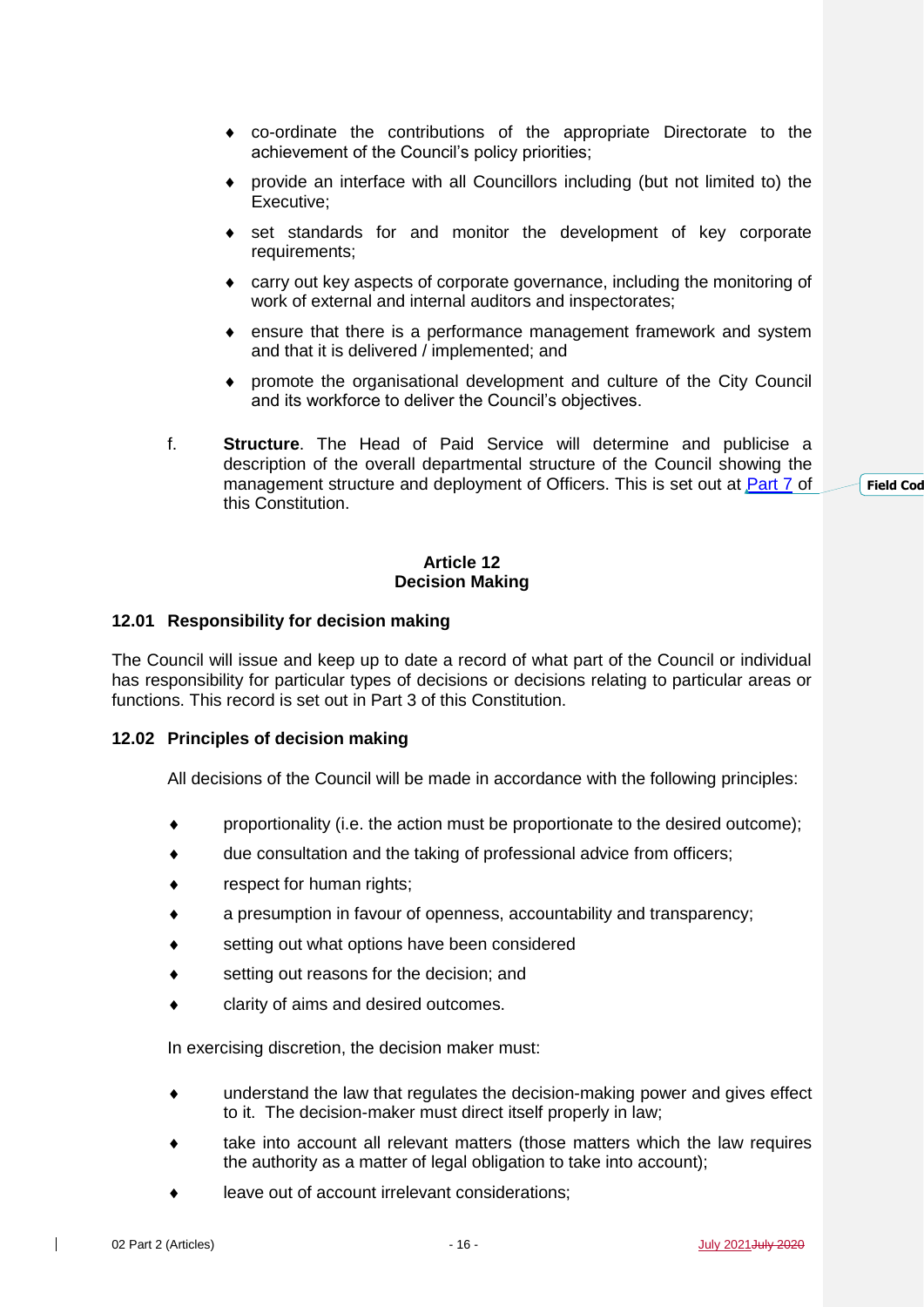- act for a proper purpose, exercising its powers for the public good;
- not reach a decision which no authority acting reasonably could reach, (also known as the "rationality" or "taking leave of your senses" principle);
- comply with the rule that local government finance is to be conducted on an annual basis. Save to the extent authorised by Parliament, 'live now, pay later' and forward funding are unlawful; and
- act with procedural propriety in accordance with the rules of fairness.

To be lawful, a decision:

- if taken in full Council, Cabinet, Committee or sub-committee must comply with the principle of being reached by a majority of Councillors present and voting at a properly constituted meeting;
- be one which the decision-maker is empowered or obliged to take, otherwise it is ultra vires;
- not offend against *Wednesbury* reasonableness;
- if intended to secure action (as opposed, for example, to a resolution merely expressing the Council's collective view on an issue), be capable of execution or will be of no effect; and
- not purport to undo what has already been done irrevocably (but it can rescind an earlier decision where this is feasible).

There can be no substitute for appropriate advice on a matter by matter basis. This Guidance cannot and does not purport to be comprehensive or replace that professional advice.

Note: "*Wednesbury* reasonableness". This relates to the actions of a local authority or other public body in exercising its discretion, and relates to whether the body has acted irrationally (rather than ultra vires). The definition was given by Lord Greene in the *Wednesbury* Case (1948):

*'When an executive discretion is entrusted by Parliament to a body such as the local authority in this case, what appears to be an exercise of that discretion can only be challenged in the courts in a limited class of case ... When discretion of this kind is granted, the law recognises certain principles upon which that discretion must be exercised, but within the four corners of those principles the discretion, in my opinion, is an absolute one and cannot be questioned in any court of law ... If, in the statute conferring the discretion, there is to be found expressly or by implication matters which the authority exercising the discretion ought to have regard to, then in exercising the discretion it must have regard to those matters. Conversely, if the nature of the subject matter and the general interpretation of the Act makes it clear that certain matters would not be germane to the matter in question, the authority must disregard those irrelevant collateral matters. There have been in the cases expressions used relating to the sort of thing that authorities must not do ... bad faith, dishonesty - those of course stand by themselves ... Discretion must be exercised reasonably. He must call his own attention to the matters which he is bound to consider, and exclude from his consideration matters which are irrelevant to what he has to consider. If he does not obey those rules, he must truly be said, and often is said, to be acting unreasonably.'*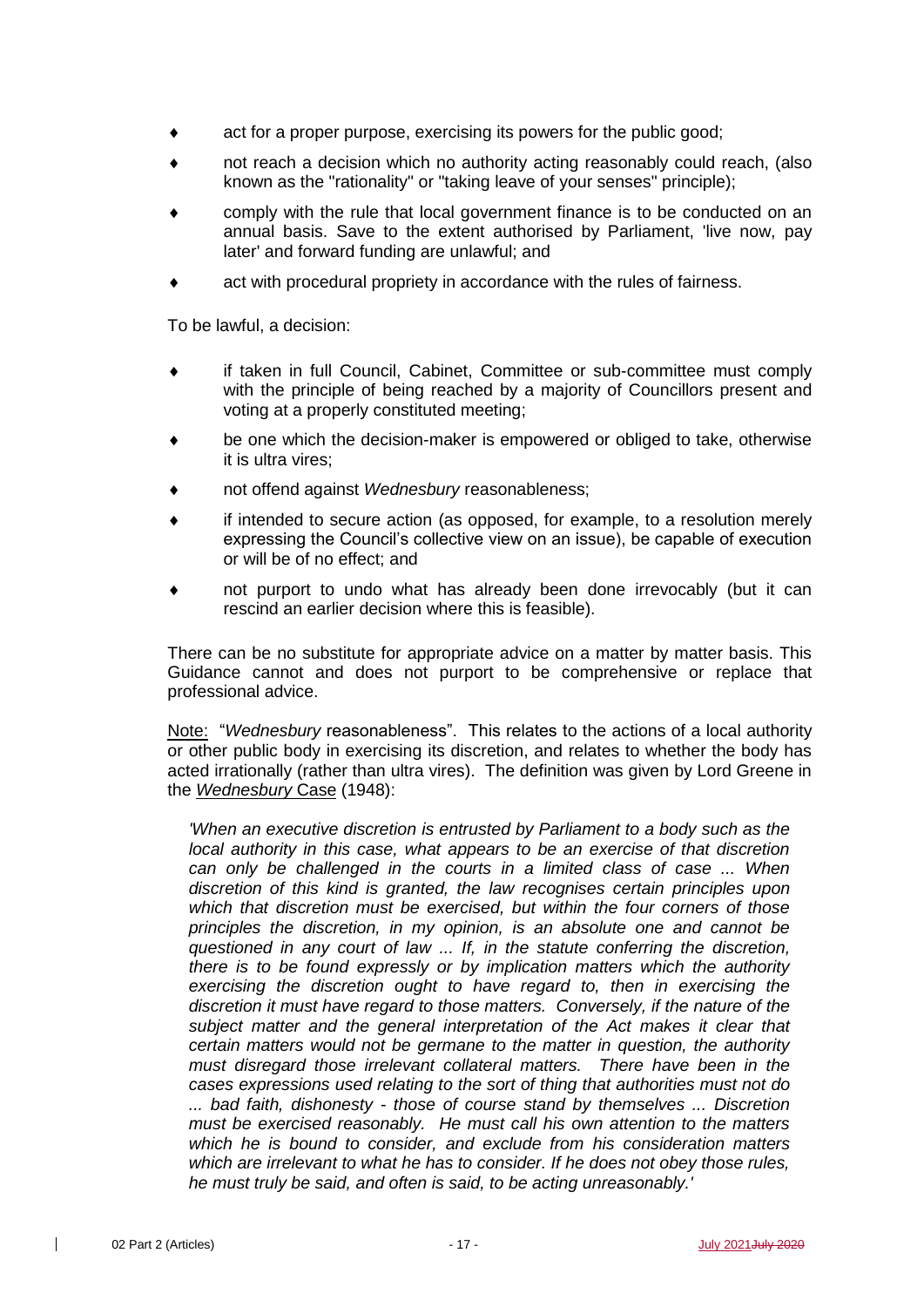# **12.03 Types of decision**

- a. Decisions reserved to full Council Decisions relating to the functions listed in [Article 4.02](#page-4-0) will be made by the Full Council and not delegated.
- b. Key decisions In this Constitution, a "Key Decision" shall mean an Executive decision which
	- i. to result in the local authority incurring expenditure which is, or the making of savings which are, significant having regard to the City Council's budget for the service or function to which the decision relates;
	- ii. to be significant in policy or strategic terms as regards its effects on communities living or working in an area comprising two or more wards or electoral divisions in the City; or
	- iii. to have a particularly significant impact on any community as experiencing social exclusion or discrimination, whether that community is defined by geography or interest and even if that community is only located in one ward or electoral division in the area of the local authority.

# **Notes**

is likely:

- 1. In relation to paragraph (i) above, the term "significant" shall be construed as meaning £500,000 (except that this does not apply to (i) care packages where the value of the care package exceeds £500,000. For the purposes of this paragraph, the term "care package" is defined as a package of personal care, support or education purchased as a consequence of an assessment of a child's needs within the Children Act 1989, Children (Leaving Care) Act 2000 and the Education Act 1981 and the relevant guidance is contained in the Special Education Needs Revised Code of Practice. The decision to provide the care package is for the duration of the individual's childhood, up to the age of 18 years, 19 years or 21 years according to the relevant legislation or guidance (ii) proposals and decisions under the Property Acquisition Strategy of whatever value) (iii) proposals and decisions of Council appointed representatives (officer and elected member) acting in their capacity as Board Members or Shareholder Representatives as individual decision makers or as part of decision making Boards or meetings of a Local Authority Trading Company owned or operated by Southampton City Council (iv) decisions of Council appointed representatives (officer and elected member) acting under delegated powers and in accordance with Financial Procedure Rules at meetings of the Joint Commissioning Board.
- 2. **Covid 19 delegation** To avoid the necessity of special council meetings having to be called each time new external funding streams are announced (often with short notice to implement spend) on 24<sup>th</sup> June 2020 Council resolved that the acceptance of and approval to spend all future COVID funding is delegated to the S151 Officer following consultation with the Cabinet Member for Resources & Income Generation, Leader, relevant portfolio holder and relevant Executive Director in whose areas the funding implementation impacts. This will be reported to Cabinet quarterly for transparency.
- 3. The operation of the delegation granted in this report can be formally reviewed as part of the annual budget setting meeting, the next one being February 2021.
- 4. In relation to paragraph (ii) above, the Council will, unless it is impracticable to do so, treat as if they were Key any decisions which are likely to have a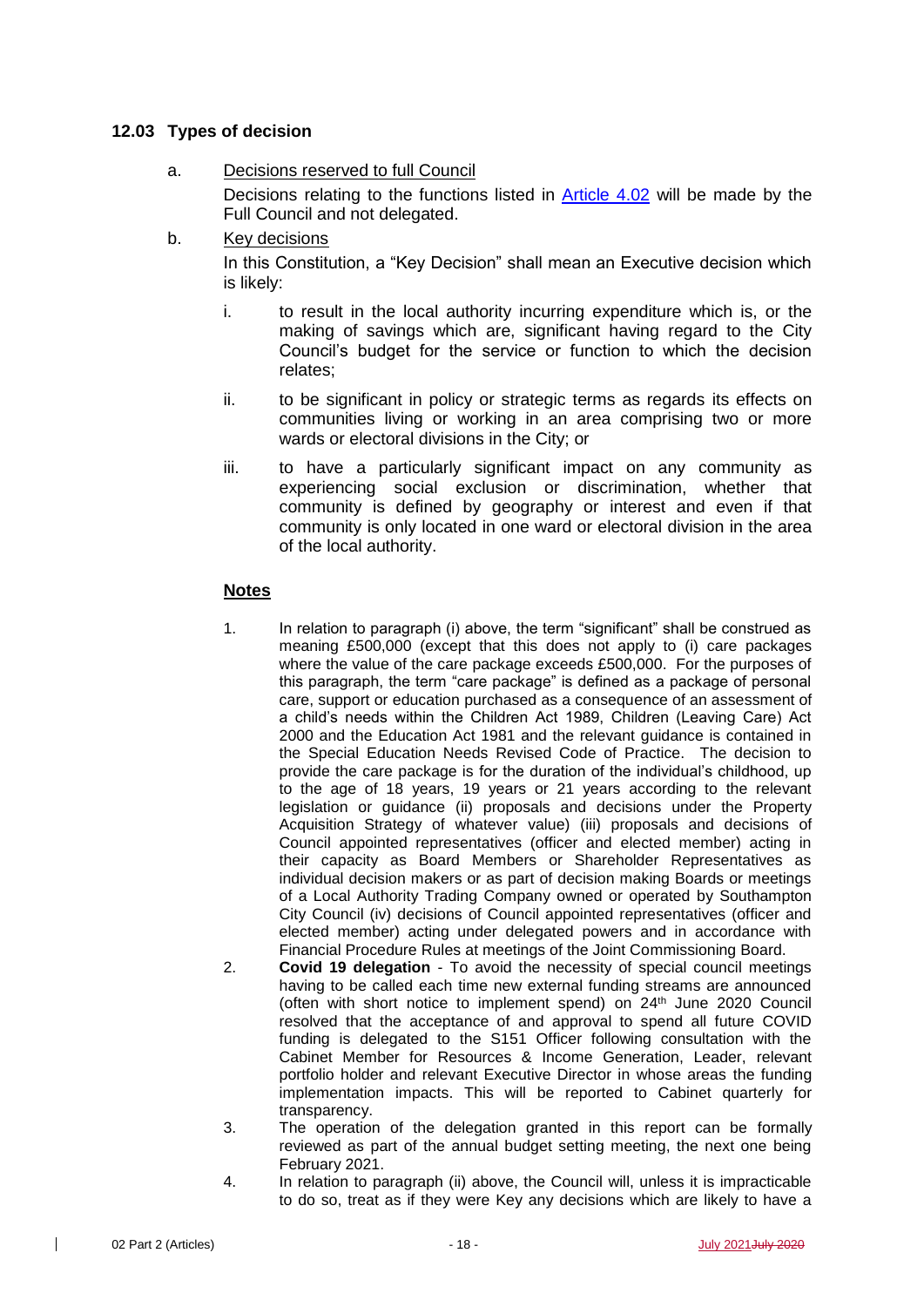significant impact on communities in one ward or electoral division. Where a decision is only likely to have a significant impact on a very small number of people in one ward or electoral division, the decision-maker should ensure that those people are nevertheless informed of the forthcoming decision in sufficient time for them to exercise their right to see the relevant papers and make an input into the decision-making process.

- 5. In considering whether a decision is likely to be significant, a decision-maker will also need to consider the strategic nature of the decision and whether the outcome will have an impact, for better or worse, on the amenity of the community or quality of service provided by the authority to a significant number or people living or working the locality affected. Regard should again be given to the underlying principles of open, transparent and accountable decision-making of this Constitution to ensure that there is a presumption towards openness.
- 6. In interpreting after the event whether or not a decision should or should not have been classified as a Key Decision, the following will be taken into account:
	- a. the issue must be assessed on the basis of the information which could reasonably have been available to the decision-maker at the time;
	- b. the "de minimus" rule will be applied;
	- c. the level and nature of advice sought by the decision-maker. The Monitoring Officer and Chief Financial Officer will have significant roles to play in this.
- c. A decision-taker may only make a Key Decision in accordance with the requirement of the [Executive Procedure Rules](http://www.southampton.gov.uk/policies/07-Part-4-Executive-Procedure-Rules_tcm63-363582.pdf) set out in Part 4 of this Constitution. **Field** Cod
- d. No treasury management decisions, as defined by the Executive Director: Finance & Commercialisation, shall be deemed to be Key Decisions.

Note: "De minimus" means that (in this context) this rule does not apply to trifling, minor or insignificant variations, departures or breaches.

# **12.04 Decision making by the full Council**

Subject to Article 12.08, the Council meeting will follow the [Council Procedure Rules](http://www.southampton.gov.uk/policies/04-part-4-council-procedure-rules_tcm63-363228.pdf) set out in Part 4 of this Constitution when considering any matter. **Field Cod** 

### **12.05 Decision making by the Executive**

Subject to Article 12.08, the Executive will follow the [Executive Procedure Rules](http://www.southampton.gov.uk/policies/07-Part-4-Executive-Procedure-Rules_tcm63-363582.pdf) set out in Part 4 of this Constitution when considering any matter. **Field** Cod

# **12.06 Decision making by overview and scrutiny committees**

Overview and Scrutiny Committees will follow the Overview and Scrutiny Procedure [Rules](http://www.southampton.gov.uk/policies/08-Part-4-Overview-Scrutiny-Procedure-Rules_tcm63-363583.pdf) set out in Part 4 of this Constitution when considering any matter. **Field** Cod

### **12.07 Decision making by other committees and sub-committees established by the Council**

Subject to Article 12.08, other Council committees and sub-committees will follow those parts of the [Council Procedure Rules](http://www.southampton.gov.uk/policies/04-part-4-council-procedure-rules_tcm63-363228.pdf) set out in Part 4 of this Constitution as apply to them.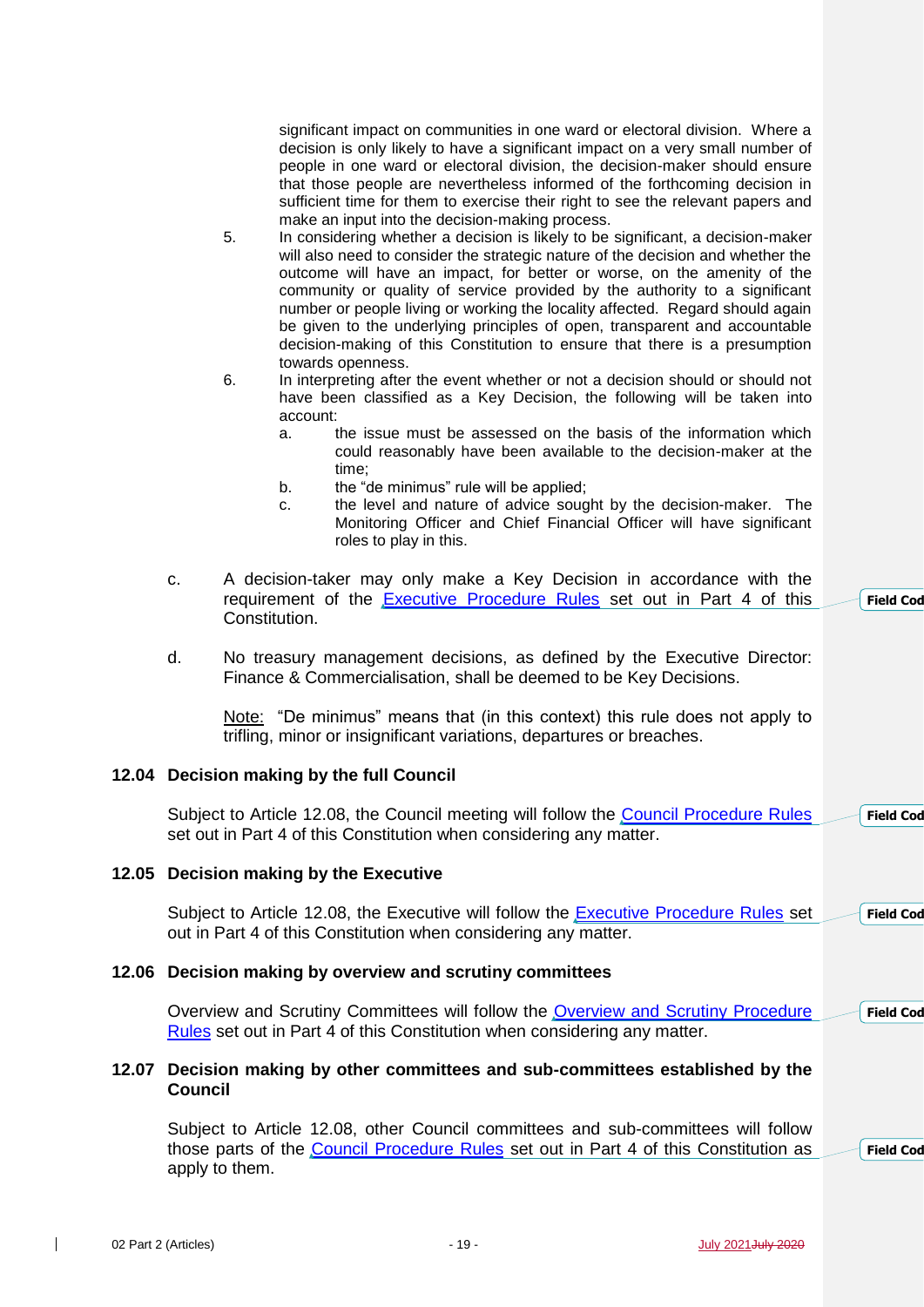# **12.08 Decision making by Council bodies acting as tribunals**

The Council, a Councillor or an officer acting as a tribunal or in a quasi judicial manner or determining/considering (other than for the purposes of giving advice) the civil rights and obligations or the criminal responsibility of any person will follow a proper procedure which accords with the requirements of natural justice and the right to a fair trial contained in Article 6 of the European Convention on Human Rights.

### **Article 13 Finance, Contracts and Legal Matters**

#### **13.01 Financial Management**

The management of the Council's financial affairs will be conducted in accordance with the [Financial Procedure Rules](http://www.southampton.gov.uk/policies/09-Part-4-Financial-Procedure-Rules_tcm63-363584.pdf) set out in Part 4 of this Constitution.

### **13.02 Contracts**

Every contract made by the Council will comply with the [Contract Procedure Rules](http://www.southampton.gov.uk/policies/10-Part-4-Contract-Procedure-Rules_tcm63-363585.pdf) set out in Part 4 of this Constitution. **Field Cod** 

# **13.03 Legal proceedings**

The Service Director: Legal & Business Operations is authorised to institute, defend or participate in any legal proceedings in any case where such action is necessary to give effect to decisions of the Council (including the Executive) or in any case where the Service Director: Legal & Business Operations considers that such action is necessary to protect the Council or City's interests.

#### **13.04 Authentication of documents**

Where any document is necessary to any legal procedure or proceedings on behalf of the Council, it will be signed by the Service Director: Legal & Business Operations or other person authorised by him/her, unless any enactment otherwise authorises or requires, or the Council has given requisite authority to some other person.

All contracts – whether entered into on behalf of the local authority in the course of the discharge of an Executive or non-Executive function – shall be made in writing. The [Contract Procedure Rules,](http://www.southampton.gov.uk/policies/10-Part-4-Contract-Procedure-Rules_tcm63-363585.pdf) set out in Part 4 of this Constitution, prescribe the circumstances when a contract shall be made under the Common Seal of the Council.

# **13.05 Common Seal of the Council**

The Common Seal of the Council will be kept in a safe place in the custody of the Service Director: Legal & Business Operations. A decision of the Council, or of any part of it, will be sufficient authority for sealing any document necessary to give effect to the decision. The Common Seal will be affixed to those documents which in the opinion of the Service Director: Legal & Business Operations should be sealed. The affixing of the Common Seal will be attested by the Service Director: Legal & Business Operations or some other person authorised by him/her.

**Field** Cod

**Field** Cod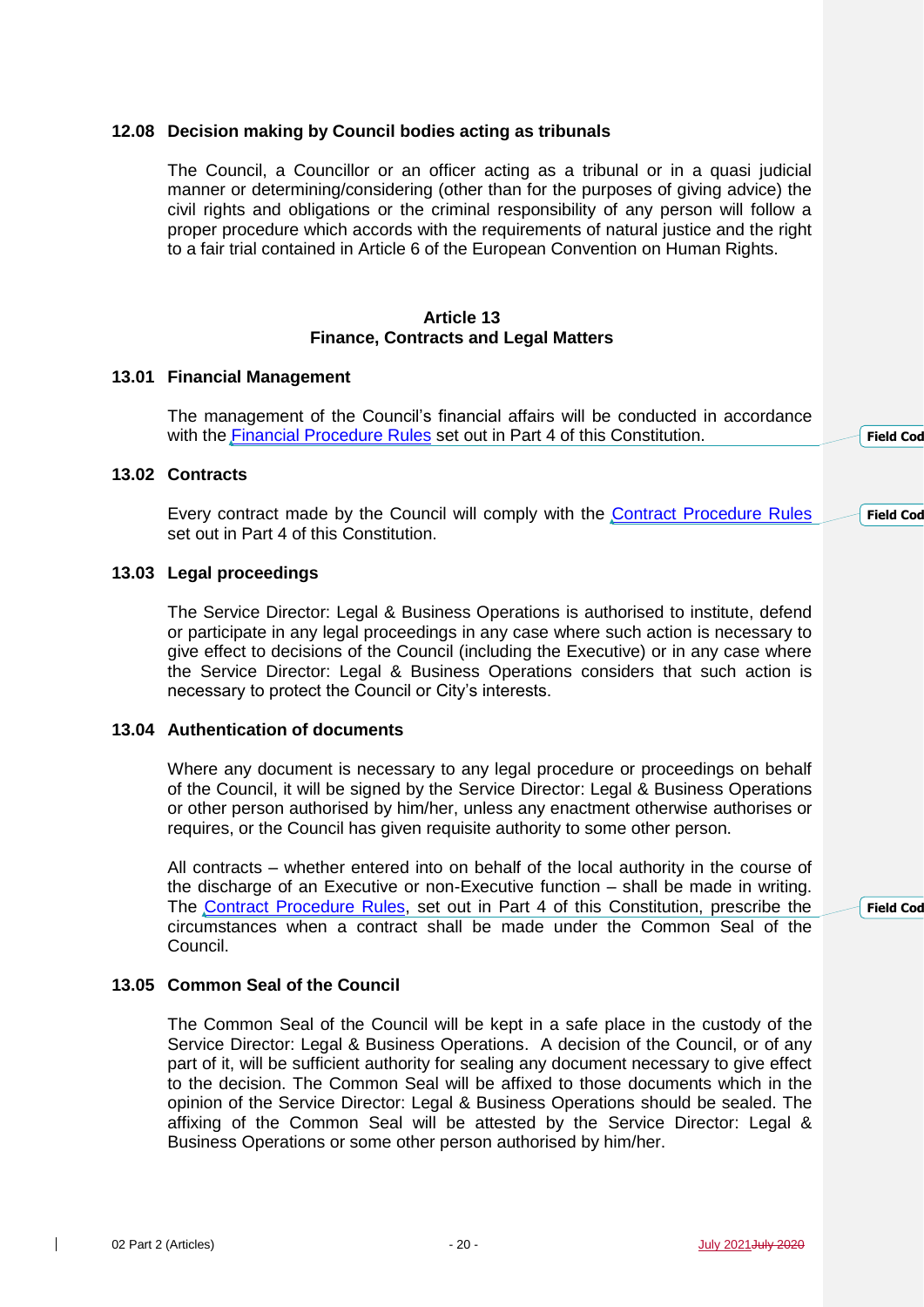# **Article 14 Review and Revision of the Constitution**

# **14.01 Duty to monitor and review the Constitution**

The Governance Committee will monitor and review the operation of the Constitution to ensure that the aims and principles of the Constitution are given full effect.

The Monitoring Officer shall monitor the strengths and weaknesses of the Constitution adopted by the Council, and make recommendations to the Governance Committee as to ways in which it could be amended in order better to achieve the purposes set out in **Article 1** of this Constitution.

In undertaking this task the Monitoring Officer may

- a. observe meetings of different parts of the Member and Officer structure;
- b. undertake an audit trail of a sample of decisions;
- c. record and analyse issues raised with him/her by Members, Officers, the public and other relevant stakeholders;
- d. compare practices in this authority with those in other comparable authorities, or national examples of best practice; and
- e. report such findings to the Governance Committee.

# **14.02 Changes to the Constitution**

- a. **Approval**. Changes to the Constitution arising either from a review, a motion from Council or from the Service Director: Legal & Business Operations will only be approved by the full Council after consideration of the proposal by the Governance Committee.
- b. **Minor or inconsequential changes.** The Service Director: Legal & Business Operations has delegated authority to update the Constitution arising from decisions of the Council or Executive or where legislation requires a change in wording or terminology, such changes to be reported to members of the Governance Committee.
- c. **Changes in the form of Executive**. Special Procedures apply to changes in the form of Executive including (but not limited to) binding referendums when the law requires.
- d. **Delegations**. To reflect delegations lasting six months or more where a delegation is made to an Officer by the Council, a Committee, a Sub-Committee or the Executive, that delegation may need to be reflected within the Constitution (normally Part 3 or one of the Appendices) in which case the Service Director: Legal & Business Operations has authority to update the Constitution to reflect that change.
- e. **Changes that are predominantly managerial in their nature:** the Service Director: Legal & Business Operations has the authority to amend the Constitution in relation to matters that are predominantly managerial in their nature where there is agreement from the other two statutory officers, namely the Chief Executive (Head of Paid Service) and Executive Director: Finance & Commercialisation and where the matter has been subject to consultation with the appropriate Members (normally the relevant Cabinet Member and opposition spokespersons). Any such changes will be reported subsequently to Governance Committee.